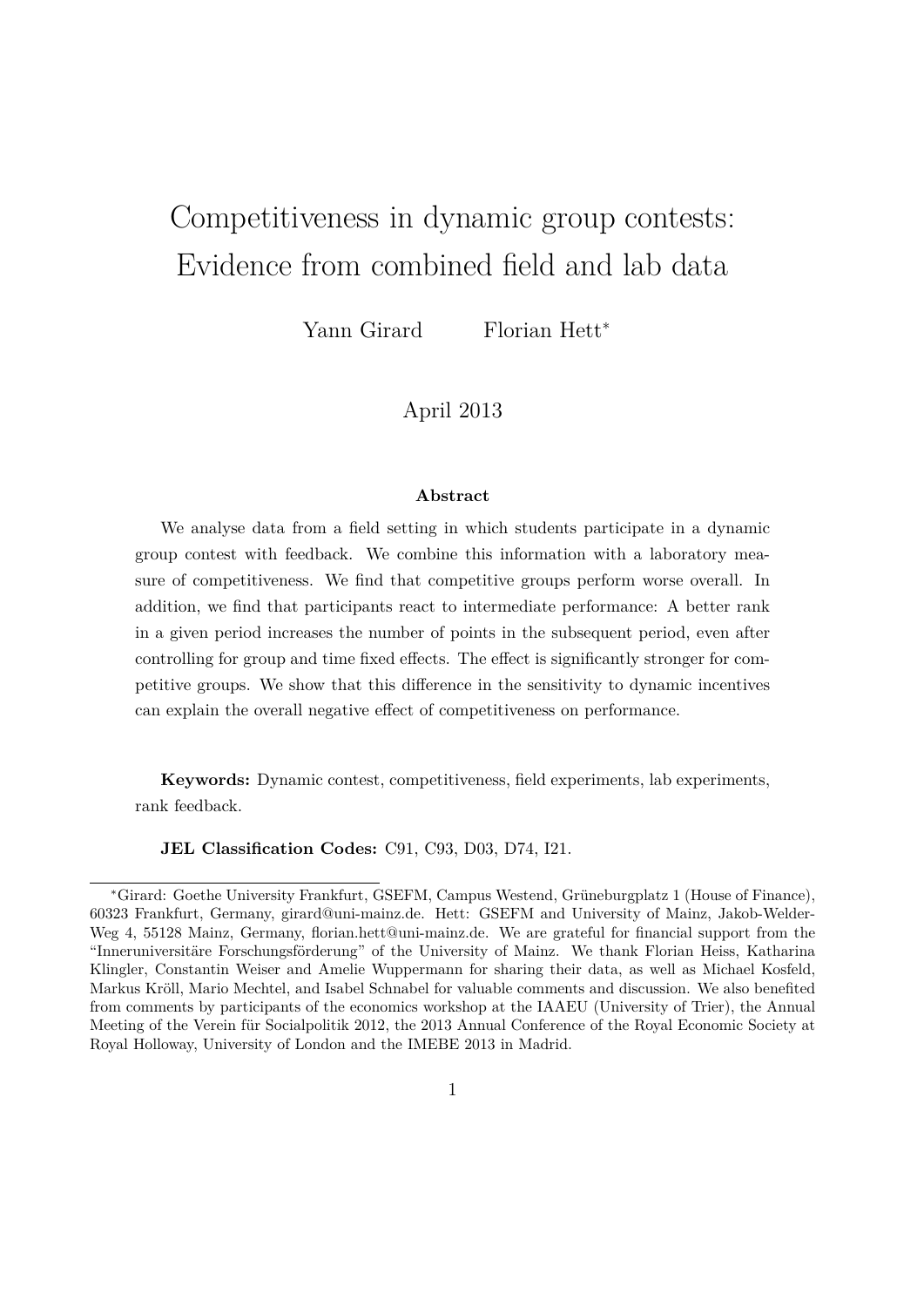### **1 Introduction**

Many aspects of life can be interpreted as contests, i. e. situations in which participants spend effort to compete over a given prize. Prominent examples include hirings, promotions and compensation in the workplace as well as admission decisions and performance evaluations in education. A large theoretical literature analyzes this huge variety of possible setups.<sup>1</sup> While ample empirical evidence largely supports the main theoretical predictions from this literature, *"there is significant dispersion in the behavior of individual subjects"* [\(Dechenaux](#page-26-0) [et al., 2012\)](#page-26-0) in these studies. Given the pervasiveness and importance of contest structures for many economic outcomes, it is crucial to investigate the sources of this heterogeneity of behavior to better assess the consequences of contest mechanisms in real settings.

In this paper, we shed light on this heterogeneity of the effect of contest incentives. We provide empirical evidence that incentive effects of relative performance schemes with feedback systematically depend on individual characteristics of contest participants. Using field data from a group contest among students, we find that groups whose members are more competitive perform worse overall, where competitiveness is a behavioral measure taken from the laboratory. Moreover, we show that this negative effect of competitiveness can actually be linked to the dynamic incentives induced by the contest: The reaction to intermediate performance, i. e. the sensitivity to dynamic incentives, is stronger for competitive groups than for non-competitive groups. This stronger path-dependence of performance for competitive participants represents a dynamic amplification mechanism, translating bad initial performance into even worse overall performance. We can even show that this amplification is the source of the overall worse performance of competitive groups.

Generally, our results confirm the theoretical notion that dynamic contests with feedback do create dynamic incentives. However, they also point to their ambivalent nature, being able to motivate but also to de-motivate participants. As a novel result, our analysis shows that individuals' responses to these dynamic incentives systematically vary. This implies that introducing contest schemes may not only have effects on efficiency and aggregated effort provision, but also distributional effects. This seems of particular importance in the already mentioned examples of education and the workplace. Taking our results at face value, they

<sup>&</sup>lt;sup>1</sup>See [Lazear and Rosen](#page-28-0) [\(1981\)](#page-28-0) for an early contribution. [Holmstrom](#page-27-0) [\(1999\)](#page-27-0) and [Holmstrom and Milgrom](#page-27-1) [\(1987\)](#page-27-1) discuss dynamic settings and [Holmstrom](#page-27-2) [\(1982\)](#page-27-2) analyzes contests among teams. For the general theory of contests, see [Konrad](#page-28-1) [\(2009\)](#page-28-1) for a recent textbook treatment. Dechenaux et al. (2012)[\(Dechenaux](#page-26-0) [et al., 2012\)](#page-26-0) summarize the experimental evidence.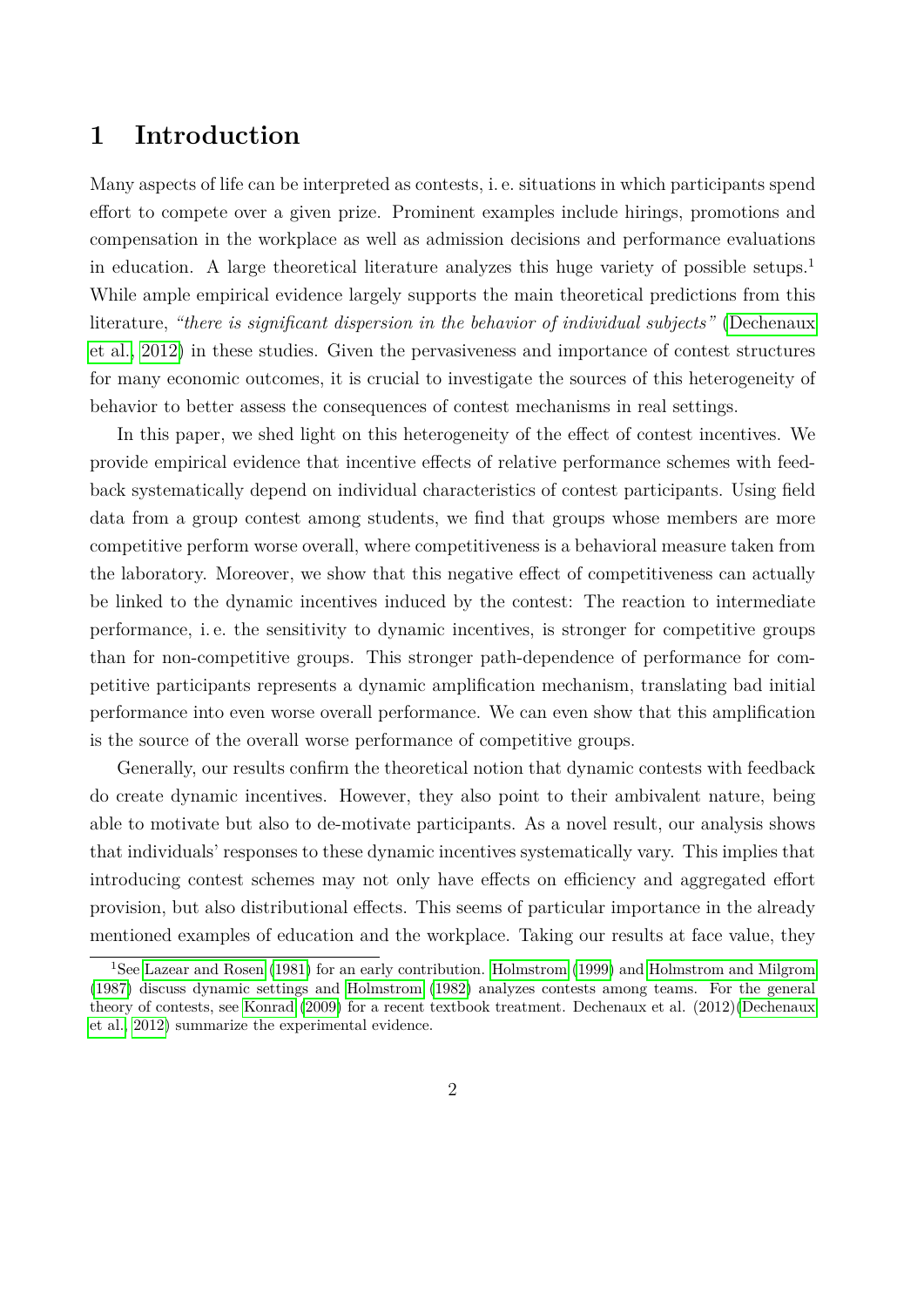imply that the contest-like nature of many parts of life shifts individual outcomes not only with respect to obvious characteristics like ability, but also with respect to competitiveness.

Secondary to this main result, our setup allows to test and distinguish several theoretical predictions from the literature regarding the determinants of overall performance in group contests. In that matter, the theoretical literature provides arguments that group size can have either a positive or a negative effect on aggregated effort levels and thus performance. While the former follows the simple idea that larger groups can provide more aggregated effort for similar costs-per-member, the latter argues that free-riding problems increase in group size. In addition to group size, we also analyze whether unconditional and conditional cooperation [\(Fischbacher et al., 2001\)](#page-27-3) affect group effort and success.<sup>2</sup> We find a statistically and economically significant positive effect of group size on performance. Supplemental survey evidence also suggests that individual effort is rather higher in larger groups than in smaller ones, working even more against the free-riding hypothesis. Considering the effect of conditional cooperation, we find a positive effect. However, this effect is not statistically significant, although the point estimate is quite large.

Our paper contributes to several other strands of the literature. First, we explore whether our behavioral measure of competitiveness, closely related to the experimental design of [Niederle and Vesterlund](#page-29-0) [\(2007\)](#page-29-0), is correlated with individuals' contest behavior. Despite the huge popularity of this measure, a field validation is still missing. Our finding that competitive groups react stronger to intermediate performance supports the usefulness of the measure, as stronger sensitivity to contest incentives seems to be a plausible operationalization of competitiveness from an economic perspective.

In addition, our paper adds to the debate on the reliability of behavioral measures as predictors for field behavior. Eliciting personal characteristics as determinants of decision making in a robust way is crucial for empirical research of decision behavior [\(Borghans et al.,](#page-26-1) [2008;](#page-26-1) [Heckman, 2011\)](#page-27-4). However, there are only few studies analyzing the relationship of field behavior and laboratory measures [\(Camerer, 2011\)](#page-26-2). Our results encourage the use of behavioral measures for the investigation of field behavior, as the data from the lab have significant predictive power. This is of particular importance as field setups are naturally limited with respect to the elicitation of precise behavioral measures. However, many questions depend on a field setting as specific contextual variables are often crucial for behavioral outcomes. In this sense, evidence on the reliability of the interchanged usage of these two types of data

<sup>2</sup>See [Rustagi et al.](#page-30-0) [\(2010\)](#page-30-0); [Kosfeld and von Siemens](#page-28-2) [\(2011\)](#page-28-2) for corresponding literature.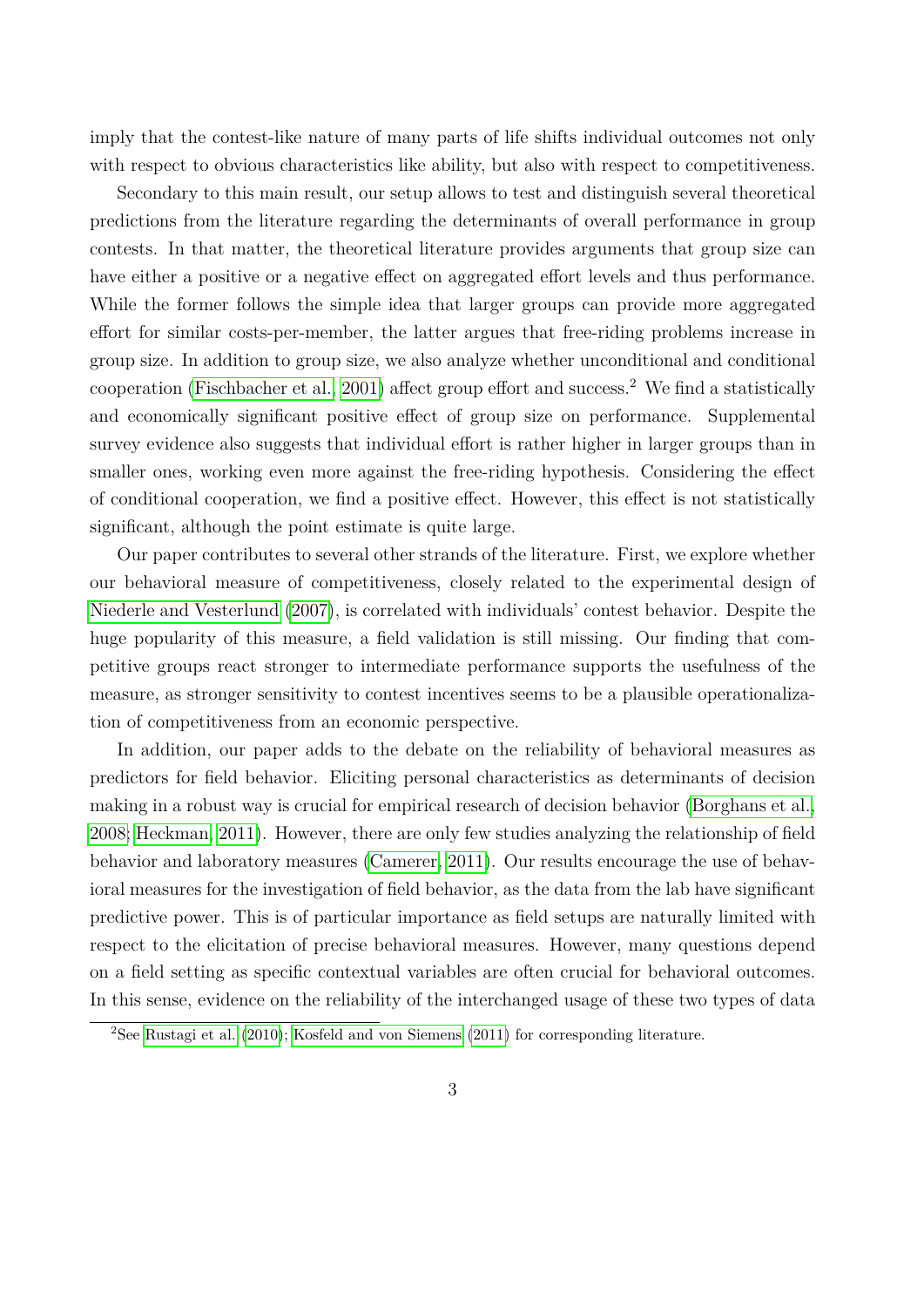is valuable.

The paper is structured as follows: In section 2 we present the existing related literature in more detail, while section 3 presents details on the field contest we analyze and how the data have been obtained. Section 4 derives the hypotheses that are subsequently tested in section 5. In section 6 we conclude and discuss avenues for further research.

### **2 Related literature**

This paper relates to three main strands of the literature, whose main contributions are presented in greater detail in this section. First, we discuss the empirical literature on contests and tournaments, beginning with static contests and later proceeding to dynamic contests. After that, we summarise the relevant literature with respect to competitiveness. Finally, we link our paper to other studies combining lab and field data.

A characteristic application of contests and tournaments is the provision of monetary incentives to agents in work relationships. For instance, [Delfgaauw et al.](#page-27-5) [\(2012b\)](#page-27-5) analyze the effect of a short-term sales competition in a Dutch retail store chain. Varying incentive pay and rank feedback based on store level performance, they do find a positive effect of competition on performance, but no effect associated with varying financial incentives. [Blanes i](#page-26-3) [Vidal and Nossol](#page-26-3) [\(2011\)](#page-26-3) find that if workers are given private feedback on their individual rank of pay as well as productivity increases performance.<sup>3</sup> [Barankay](#page-25-0)  $(2012a,b)$  $(2012a,b)$  conducts two field experiments where only rank feedback was provided without any additional direct financial incentives. In the first study, he finds that rank information about quality reduces performance in quantity, while quality remains unchanged. In the second study he finds, again, a negative effect associated with rank information and that this effect increases in the scope of effort substitution, i. e. the possibility to switch to other tasks, when performance is worse than expected.

While these studies focus on contests among individuals, some papers investigate contests among groups. [Ryvkin](#page-30-1) [\(2011\)](#page-30-1) shows theoretically how effort in such contests depends on the sorting of heterogeneous players into groups. [Bandiera et al.](#page-25-2) [\(2012\)](#page-25-2) provide field evidence on group contests, finding that the introduction of tournament incentives causes a change in group composition: Prior to the introduction of the contest group formation was

<sup>&</sup>lt;sup>3</sup>The major drawback in this study is that they do not have a contemporaneous control group and therefore cannot clearly identify the feedback effect from a time effect.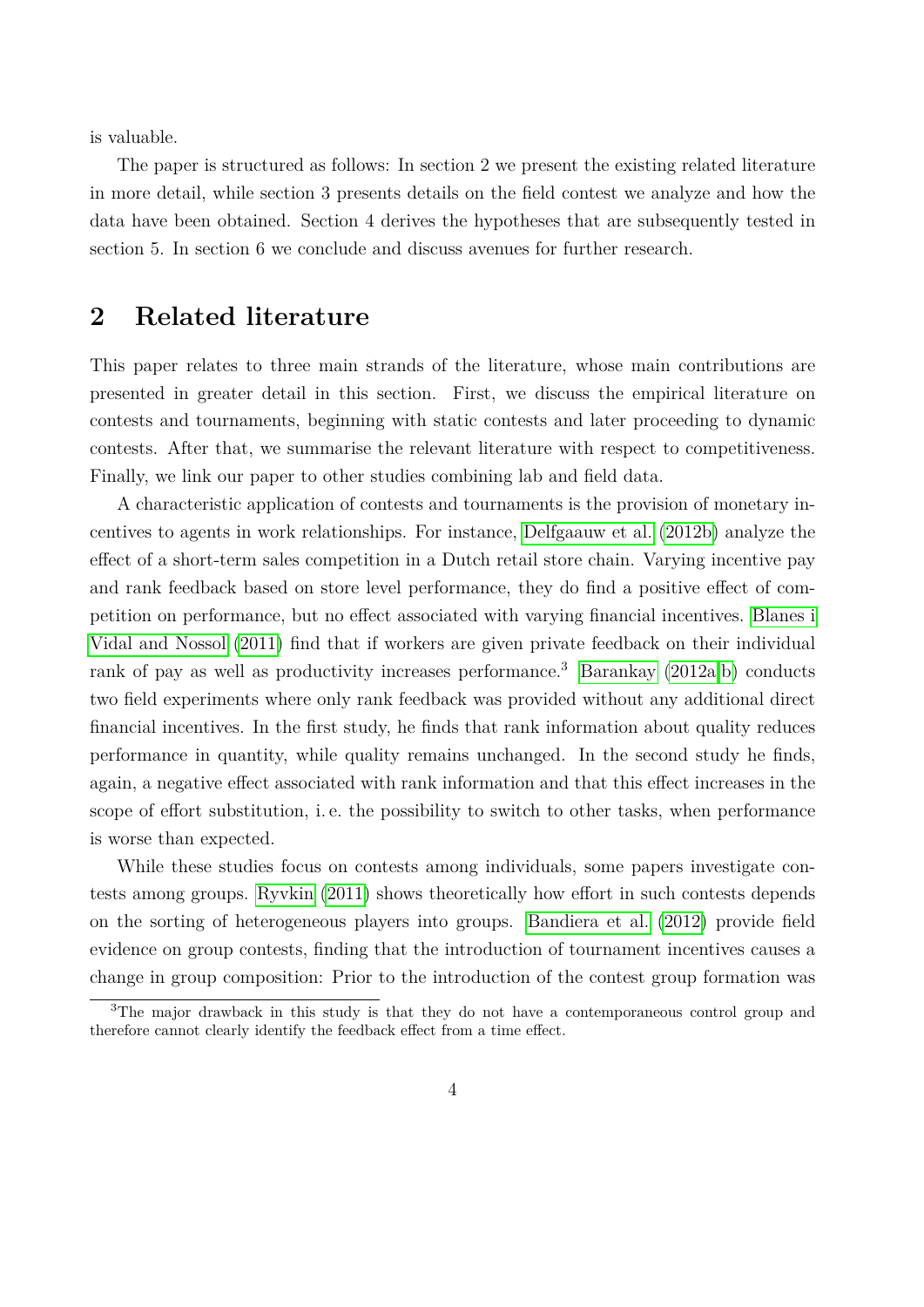predominantly driven by friendship. Once the contest started, workers of similar abilities were more likely to form groups. In line with that, Ivanova-Stenzel and Kübler  $(2005)$  find that gender differences in team performance depend on the composition of teammates.

In reality, contests rarely follow the structure of a one-shot game, as usually information evolves over time and people have multiple occasions to exert effort. However, only few papers explicitly focus on the incentive effects of these dynamic structures. [Delfgaauw et al.](#page-26-4) [\(2011\)](#page-26-4) look at a two-stage elimination tournament with 208 Dutch retail stores and find that a more convex prize spread increases performance in the second round but at the expense of performance in the first round.<sup>4</sup> [Casas-Arce and Martinez-Jerez](#page-26-5)  $(2009)$  analyze a multiperiod contest among retailers. They theoretically show that dynamic contests result in *"hump-shaped incentives"*: Participants with a strong initial lead reduce their effort, as well as those trailing far behind. Only those close to the cut-off provide higher effort. In fact, they also provide empirical evidence that effort decreases in 'leading' and 'trailing distance'. In another study by [Delfgaauw et al.](#page-26-6) [\(2012a\)](#page-26-6), they look at a four-week sales tournament on the store level with weekly performance feedback. They find that stores that fall far behind do not respond to the tournament anymore, but performance increases within the reach (probability) of winning the bonus. On average, tournament incentives do not lead to higher performance.

Second, our paper is related to the literature analyzing individual preferences for competition. Here, the primary goal of most articles has been studying gender differences in competition.<sup>5</sup> However, a common underlying of these papers is that they also implicitly investigate how competitiveness differs between subjects in general. The first experimental papers on performance differences under competition are by [Gneezy et al.](#page-27-6) [\(2003\)](#page-27-6) and [Gneezy](#page-27-7) [and Rustichini](#page-27-7) [\(2004\)](#page-27-7). Later [Niederle and Vesterlund](#page-29-0) [\(2007\)](#page-29-0) introduce a design that is now commonly used. Here, subjects can choose between a competitive and non-competitive incentive scheme and thereby "reveal" their preference for competition. Recent papers on competitiveness discuss, for instance, when the competitiveness gap emerges [\(Sutter and](#page-30-2) Rützler, 2010), how competitiveness affects pro social behavior [\(Houser and Schunk, 2009\)](#page-27-8) and how policy changes, like affirmative actions, change outcomes [\(Niederle et al., 2010;](#page-29-1) [Balafoutas and Sutter, 2010;](#page-25-3) [Dargnies, 2009\)](#page-26-7).

Finally, our paper contributes to the debate on the generalizability of behavioral results

<sup>&</sup>lt;sup>4</sup>This result is consistent with a) the theoretical results by [Moldovanu and Sela](#page-29-2) [\(2001\)](#page-29-2) regarding the prize structure on perfromance and b) with the discouragement effect by [Konrad](#page-28-1) [\(2009\)](#page-28-1).

<sup>5</sup>See [Niederle and Vesterlund](#page-29-3) [\(2011\)](#page-29-3) for a recent survey on the subject.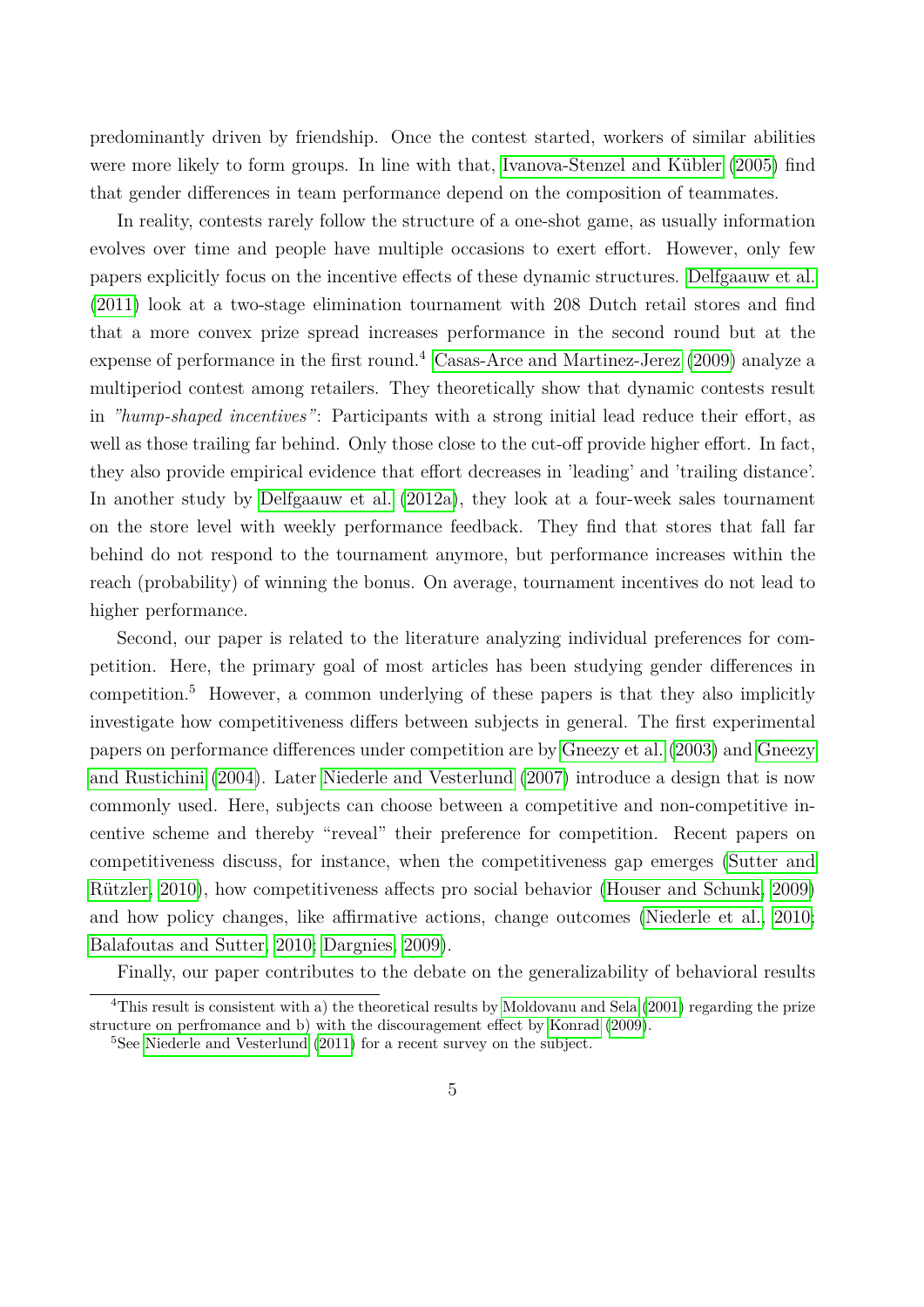from the lab to field settings [\(Levitt and List, 2007a,](#page-28-4)[b,](#page-28-5) [2008;](#page-28-6) [Falk and Heckman, 2009;](#page-27-9) [Camerer, 2011\)](#page-26-2). Despite the current relevance of this discussion, we do not find but one paper with respect to contests or tournaments and competitive behavior. However, there is already a broad array of findings with respect to other characteristics and settings.

For example, [Antonovics et al.](#page-25-4) [\(2009\)](#page-25-4) study strategic elimination of opponents in the game show *The weakest link* and compare this with behavior in the lab. Other setups in which papers try to match lab and field settings as closely as possible are sports card trading [\(List, 2003,](#page-29-4) [2006\)](#page-29-5), donation behavior [\(Benz and Meier, 2008\)](#page-26-8), risk behavior in lotteries and game shows (Ostling et al.,  $2011$ ; Post et al.,  $2008$ ), public good contribution [\(Stoop](#page-30-3) [et al., 2010\)](#page-30-3), bidding behavior [\(Isaac and Schnier, 2006\)](#page-27-10), consumption behavior [\(Abeler](#page-25-5) [and Marklein, 2010\)](#page-25-5) and application of mixed strategies [\(Palacios-Huerta and Volij, 2008;](#page-29-8) [Palacios-Huerta, 2003\)](#page-29-9). Similar to our paper, there are several studies using lab measures to explicitly analyze how they are correlated with field behavior. Time- and risk measures, for example, are found to be correlated with contribution to pension funds [\(Barr and Packard,](#page-25-6) [2000\)](#page-25-6) and present-biased preference are associated with larger credit card balances [\(Meier](#page-29-10) [and Sprenger, 2010\)](#page-29-10). Dictator game allocations are correlated with working time [\(Barr](#page-25-7) [and Zeitlin, 2010\)](#page-25-7) and predict whether subjects volunteer to help others [\(Carpenter and](#page-26-9) [Myers, 2007\)](#page-26-9). Behavior in trust games is correlated with worker income [\(Clark et al., 2010\)](#page-26-10), the proportion of high reciprocators within a firm is strongly correlated with output per worker [\(Barr and Serneels, 2004\)](#page-25-8) and less trustworthy players' default rates on microfinance loans are higher [\(Karlan, 2005\)](#page-28-7). Behavior in laboratory public good games has predictive power in the field as well: Public goods contributions predict limited common resource pool extraction [\(Fehr and Leibbrandt, 2011;](#page-27-11) [Lamba and Mace, 2011\)](#page-28-8), group-level conditional cooperation is correlated with success in managing forest commons [\(Rustagi et al., 2010\)](#page-30-0) and the willingness of actual leaders to enforce organizational norms in a third party punishment game is correlated with group outcomes [\(Kosfeld and Rustagi, 2011\)](#page-28-9), as well.

### **3 Contest design, measurement and data collection**

### **3.1 Design of the study group contest**

Our analysis refers to the bachelor course "mathematics" ("math 101") in the winter term 2011/12 at the University of Mainz in Germany. In addition to regular tutorials there was the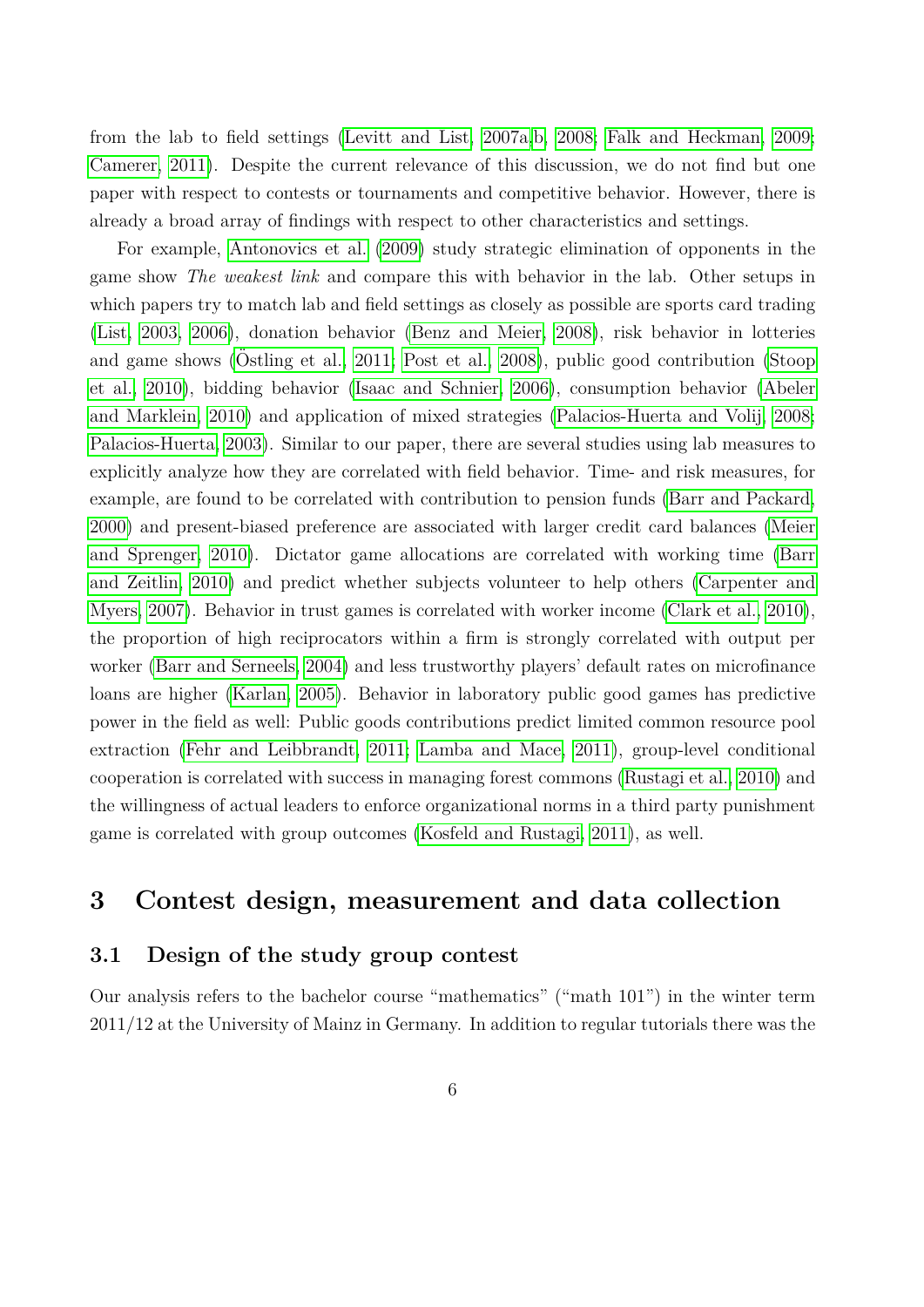opportunity to voluntarily participate in a study group contest  $($ "Ubungsgruppenwettbewerb"). Students endogenously formed study groups with up to five members to submit weekly problem sets (quizzes). The problems covered material from the lectures. The answers were graded and each week a group level ranking was released. In the final week the best three study groups were awarded a certificate to honor their exceptional performance in mathematics. In the first lecture the study group contest was announced and rules and policies were presented to the students. All required information was available in detail on the chair's website, such that students not present were able to receive the necessary information as well. The instructor emphasised that there are no direct financial incentives, but that every member of the three "best" (performing) study groups would receive a certificate at the end of the course indicating the "exceptional performance in mathematics." Each member of a winning group received one certificate giving the contest prize the nature of a public good within a group. Although there were no direct financial benefits from the certificates, it was argued that they can be useful for applications for internships and the like.<sup>6</sup>

First, students had to decide whether to participate in the study group contest. Those who wanted to participate had to decide if they want to compete on their own or to form a group. There was a pre-announced deadline until which students had to subscribe to the contest in order to participate. Within these days, 78 study groups with 230 students in total had formed. Overall, there were 10 problem sets to solve. There was a common weekly deadline up to which each study group had to submit one and only one solution. Afterwards, the solutions were graded and points achieved were announced. Additionally, the current group ranking, based on aggregated points over the course of the contest, was published. All participants had access to all information about the history of the group ranking and achieved points of all groups.

The study group contest was organised in an online learning management system designed for education and professional training (ILIAS). In order to participate in the contest, every study group had to register once with its study group name. Problem sets were distributed via ILIAS, the solutions had to be entered by the group themselves, and the results, as well as the rankings, were also released in ILIAS. After the study group contest had been finished and the awards were handed out to the winners, participants and non-participants were asked

<sup>&</sup>lt;sup>6</sup>One might argue about the characteristics of this type of reward being materialistic or not. On the one hand, the certificate might be seen as useful for application procedures and the like in which case it should induce incentives. On the other hand, there is also evidence that non-monetary awards [\(Kosfeld and](#page-28-10) [Neckermann, 2011\)](#page-28-10) can have substantial incentive effects.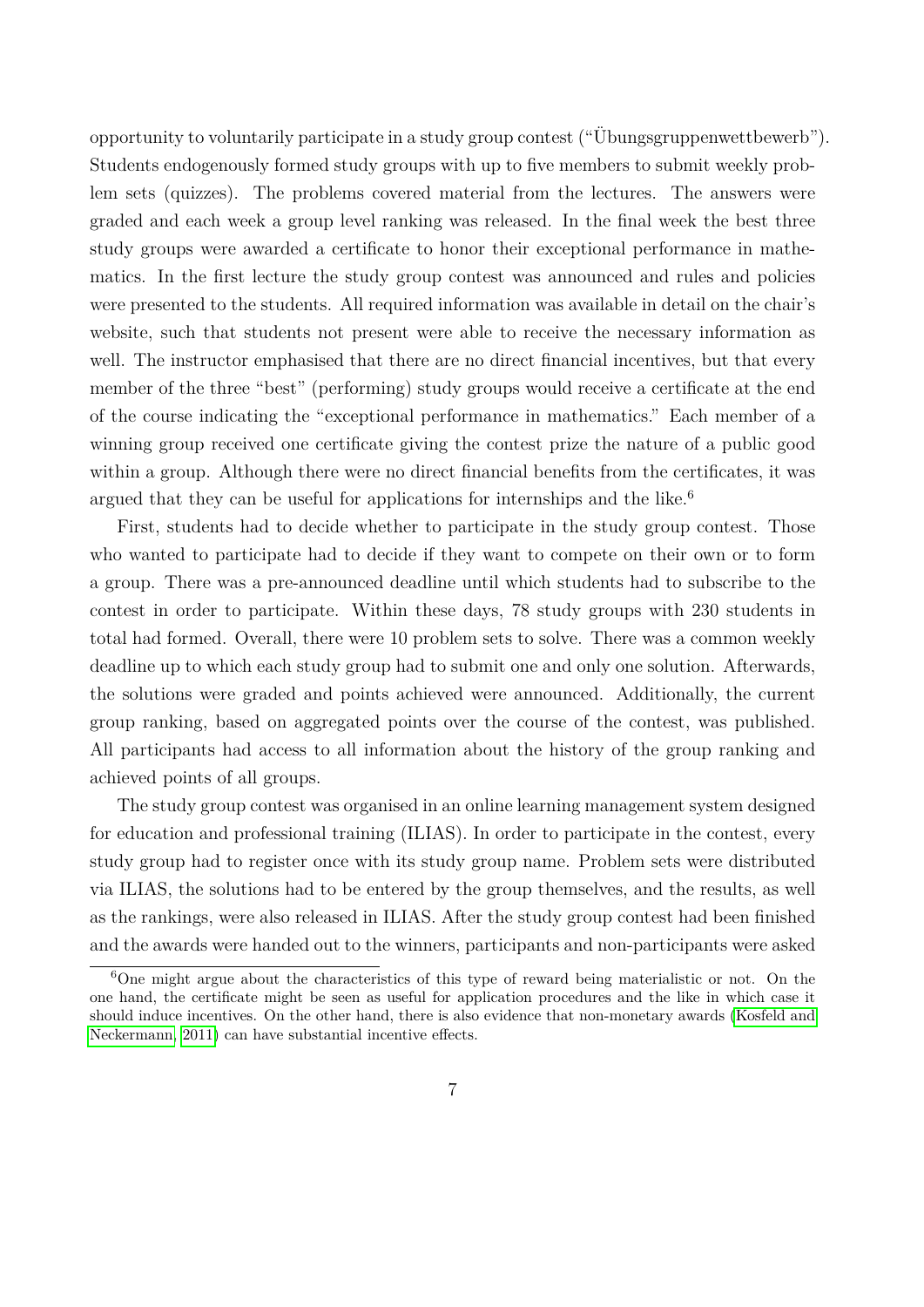to answer a questionnaire. In order to maintain a high response rate, three Amazon.de gift coupons were raffled off under all participants. The questionnaire was intended to elicit a self-assessment of their mathematical abilities, from non-participants the motivation not to participate and from participants their motivation, the group formation process, the working behavior within their group and the evaluation of the contest itself.

### **3.2 Behavioral measures**

In addition to the data on the contest, we use laboratory measures about subjects' individual competitiveness and individual cooperativeness. These measures stem from a parallel study, in which we elicited behavioral measures for a sample of incoming students at two different points in time, October 2011 and July 2012. As not all participants of the study group contest took part in this study and of those who did, not all participated in both rounds, we end up with either zero, one or two observations per student. We proceed as follows: If there are two observations per student we take the newer one, i. e. the one from July 2012, otherwise we take the older observation from October 2011. If there is no observation, the respective student is excluded from those parts of the analysis where behavioral measures are included.

To elicit subjects' individual competitiveness we employ a real effort task.<sup>7</sup> The standard design by [Niederle and Vesterlund](#page-29-0) [\(2007\)](#page-29-0) implies that subjects choose between two different incentive schemes: A competitive and a non-competitive scheme. Under the latter subjects are paid according to a piece-rate for every question answered correctly, while under the former subjects compete against another randomly chosen subject over a given price.<sup>8</sup> We enhance this basic design in order to be able to further discriminate between competitive types: The piece-rate contained an ex-ante unknown fixed payment component *F*

$$
U_i = 0.5e_i + F
$$
 with  $F = \{3, ..., 12\}.$ 

Subjects had to state their reservation fixed payment with a list-price method that indicated at which fixed payment level subjects want to perform the real effort task under the piece-rate scheme instead of the tournament scheme

<sup>7</sup>As real-effort task we used adding five two-digit numbers as in [Bartling et al.](#page-25-9) [\(2009\)](#page-25-9).

<sup>&</sup>lt;sup>8</sup>The contest thereby simply compares the number of questions correctly answered and pays out a fixed prize to the one with the higher number.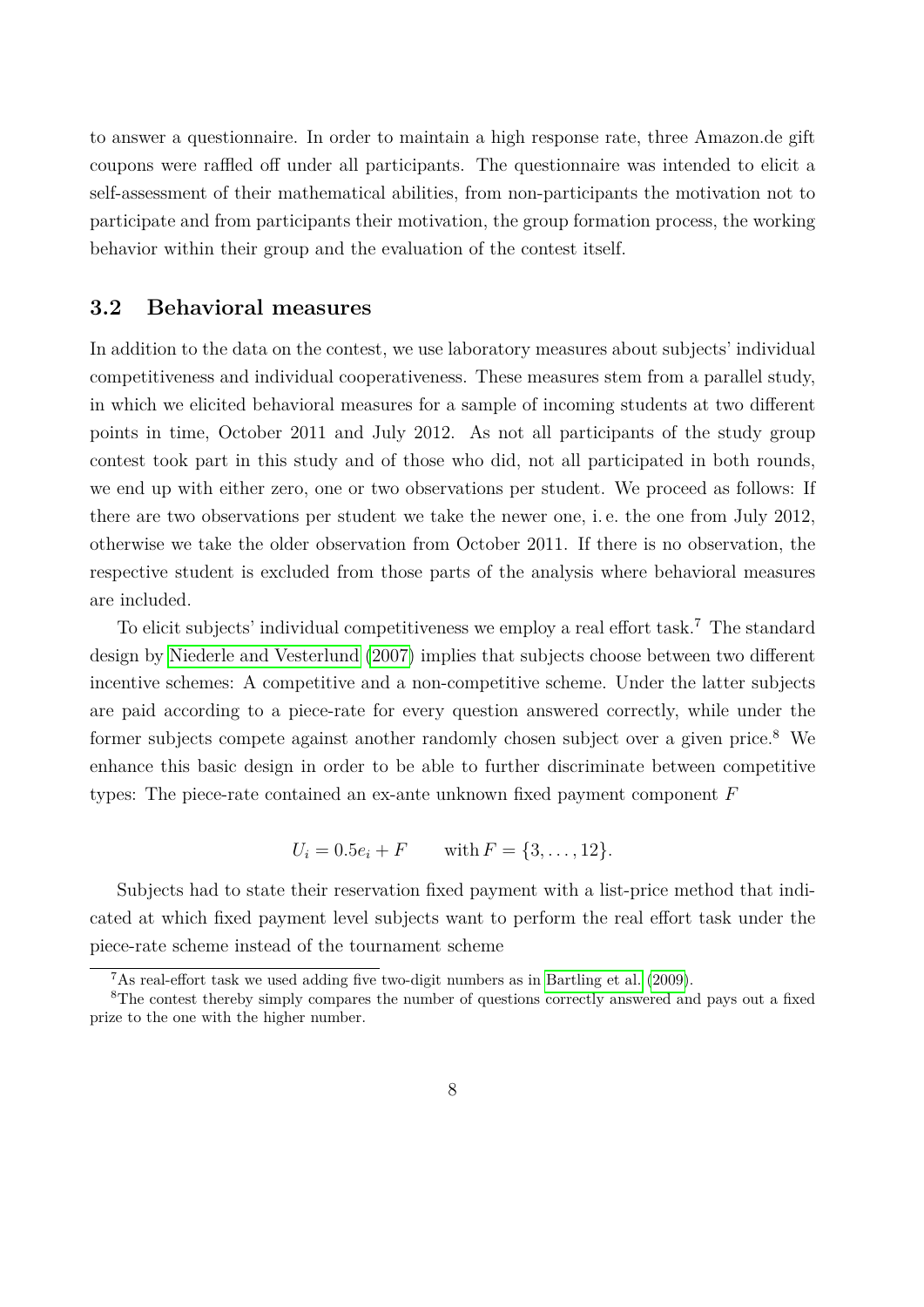$$
U_i = \begin{cases} 20 & \text{if } e_i \ge e_{-i}, \\ 20 \text{ with } p=0.5 & \text{if } e_i = e_{-i}, \\ 0 & \text{otherwise.} \end{cases}
$$

A larger reservation fixed payment indicates a higher preference for competition, as the subject is willing to forgo higher monetary earnings associated with the piece-rate scheme.

In addition, we measure subjects' individual cooperativeness with a standard public good game [\(Ledyard, 1995\)](#page-28-11). Four subjects, each endowed with EUR 10.00 decide how much to contribute to a common project. Subjects' payoffs are given by

$$
U_i(e_i, e_{-i}) = 10 - e_i + 0.5 \sum_{j=1}^4 e_j,
$$

where  $e_i$  is the amount invested by individual *i*. This game represents the structure of a social dilemma: While the social optimum can be achieved if each player contributes his entire endowment to the project, individual payoff maximization implies to invest nothing. However, usually in public good games, we observe that people partially cooperate, i. e. invest at least some amount into the common project. One particular form of contribution behavior has caught the attention of the literature: Individuals who are willing to contribute more the more others contribute to the project, a behavior that has been coined "conditional cooperation." In order to grasp this concept we apply the design by [Fischbacher](#page-27-3) [et al.](#page-27-3) [\(2001\)](#page-27-3): First, subjects decide how much to contribute to the project without further information. Thereafter they are asked to state their preferred contribution level for every average contribution level of the other group members. In addition to their unconditional contribution level, subjects can be classified according to their conditional contribution plan in different behavioral types. Although there are in principle more possible types, we focus on the distinction among only three of them, namely if an individual is an unconditional cooperator, a conditional cooperator or neither of the two.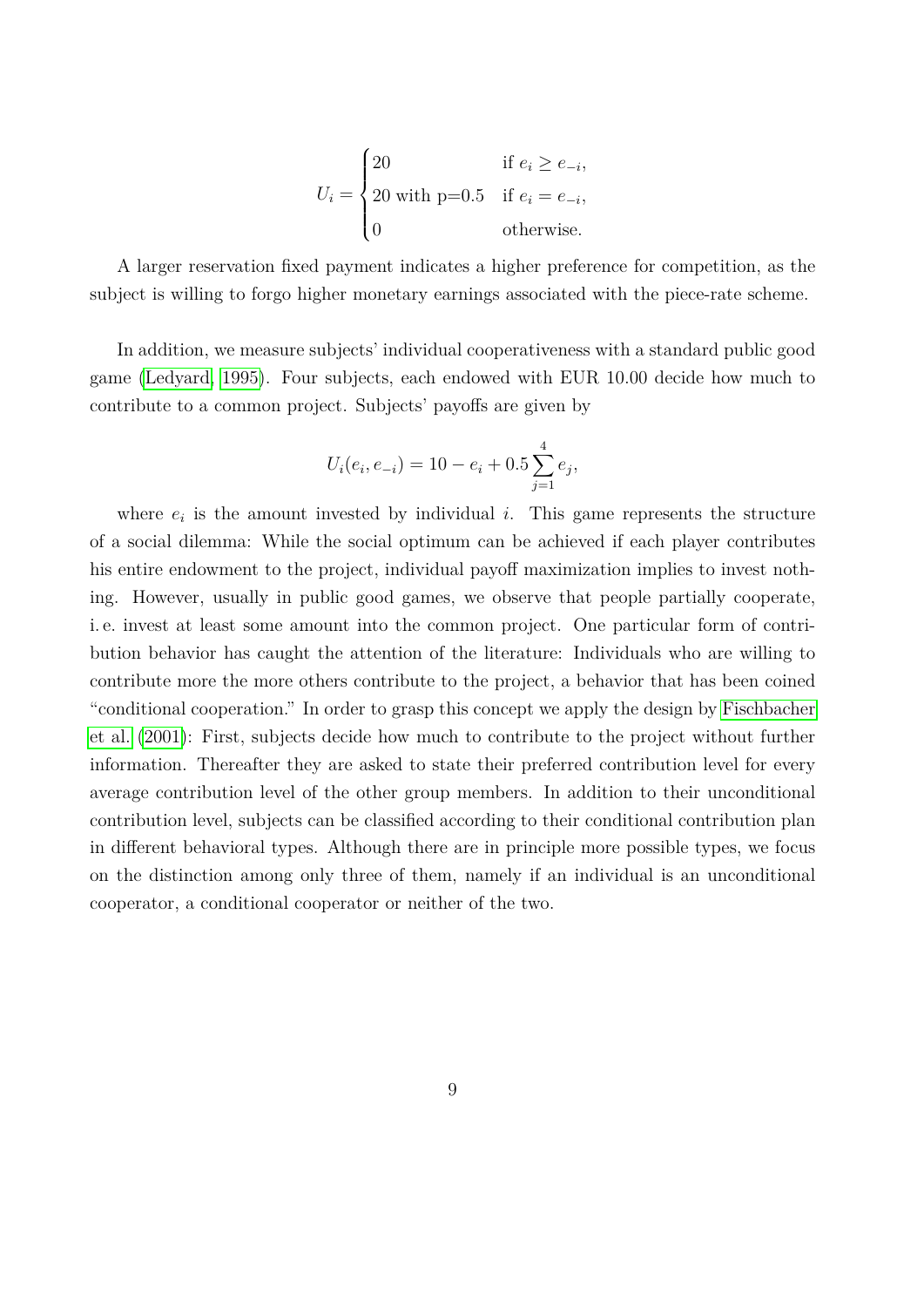# **4 Deriving hypotheses**

#### **4.1 Group size and contest performance**

In our setup the contest unit varies in the number of their members and might impact group's performance in the contests. In that matter, the theoretical literature provides arguments that group size might have either a positive or a negative effect on aggregated effort levels and thus performance. The most obvious direct effect through which group size affects aggregated effort and performance is to assume homogenous members such that every individual faces the same optimization problem and thus chooses the same effort level. As aggregated effort is simply the sum of all individual effort levels, aggregated effort then strictly increases in group size.

**Hypothesis 1a** *(Positive group size effect) Larger groups exert higher aggregated effort and perform better in the study group contest.*

A conflicting argument was made by [Olson](#page-29-11) [\(1965\)](#page-29-11), arguing that smaller groups are more successful. Here the idea is that the free-rider problem is more severe within large groups compared to smaller groups. Therefore if this (indirect) negative free-riding effect dominates the positive direct group size effect then in equilibrium large groups exert *less* effort.

**Hypothesis 1b** *(Group size increases free riding incentives) Smaller groups exert higher aggregated effort and perform better in the study group contest.*

### **4.2 Dynamic incentives**

We now explicitly take it into account and derive hypotheses about *dynamic* contest behavior. First, we present the framework introduced by [Casas-Arce and Martinez-Jerez](#page-26-5) [\(2009,](#page-26-5) p. 1311) to derive the relationship between effort and past performance. Following that, we formalise the notion of competitiveness and derive how it affects the sensitivity to past performance.

Consider a tournament with N identical participants. A fraction  $\mu$  of participants will win one of k identical prizes of value *V*. The prizes are awarded to the best performers on the basis of output produced over time. In the study contest output represents aggregated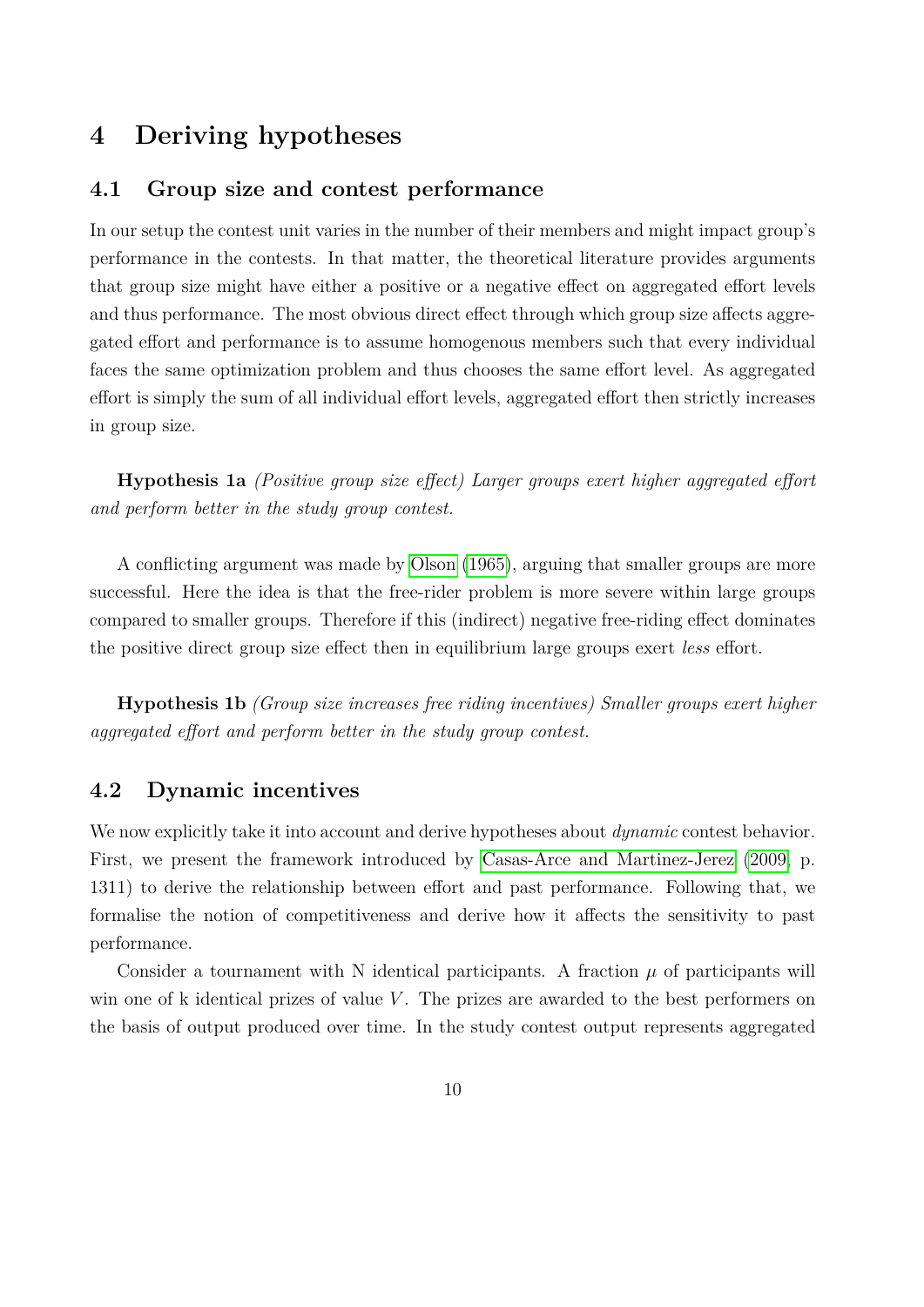points. Each participant *i* produces

$$
\tilde{y}_{it} = e_{it} + \tilde{u}_{it},
$$

where  $\tilde{y}_{it}$  is a measure of performance which is increasing in effort  $e_{it}$  and depends on a stochastic shock  $\tilde{u}_{it}$ , representing anything beyond the control of the participant.  $\tilde{u}_{it}$  is assumed to be independent and identically distributed (i.i.d.), with a differentiable pdf  $\psi$ and cdf  $\Psi$ . Providing effort incurs cost of  $c(e_{it})$ , where it is assumed that  $c(0) = 0$  and marginal costs increase in effort  $c''(e_{it}) > 0$ .

We assume that there are two time periods,  $t = 1, 2$ . At  $t = 1$  all participants are identical and therefore they reach a symmetric equilibrium with  $e_{i1} = e_1^*$  for all *i*. In  $t = 2$ prizes will be allocated according to the distribution of realised performances

$$
y_i = y_{i1} + y_{i2}.
$$

Note that despite identical effort levels of all participants in the first round, realised performances will differ due to the realizations of idiosyncratic shocks. After the last period there exists a performance threshold  $\bar{y}_{\mu}$  such that player *i* wins a prize iff  $y_1 \geq \bar{y}_{\mu}$ . If we assume that the number of participants is sufficiently large (infinity), the threshold is non stochastic and can be perfectly predicted by the law of large numbers.

Anticipating the required total performance  $\bar{y}_\mu$  sufficient to win, a subject will maximise expected profits conditional on realised period 1 performance *y<sup>i</sup>*<sup>1</sup>

$$
U_i = p(y_{i1} + y_{i2} \ge \tilde{y}_{\mu}) \cdot V - c(e_{i2}).
$$

To satisfy the first-order conditions marginal benefit has to equal marginal costs with  $p(y_{i1} + y_{i2} \ge \tilde{y}_\mu) = 1 - \Psi(\tilde{y}_\mu - y_{i1} - e_{i2}).$  Normalizing the prize to 1, the optimality condition is given by

$$
\psi(\tilde{y}_{\mu} - y_{i1} - e_{i2}^*) = c'(e_{i2}^*).
$$

This condition yields an optimal effort level  $e_{i2}^*$  in relation to past performance  $y_{i1}$ . Investigating how this optimal effort level is related to past performance leads to the following proposition:

<span id="page-10-0"></span>**Proposition 1.** *The relationship between*  $e_{i2}^*$  *and*  $y_{i1}$  *is hump shaped.*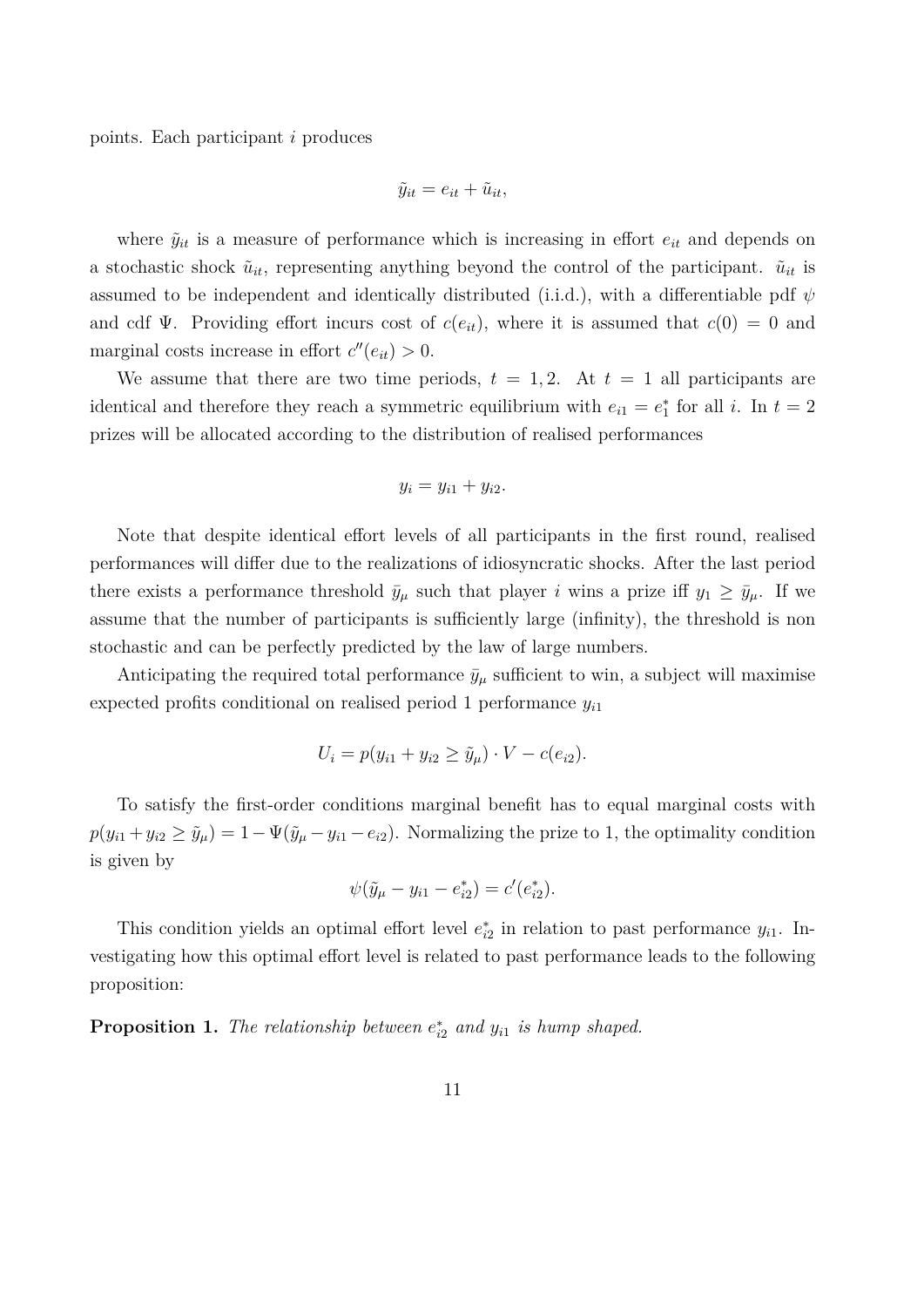The corresponding proof can be found in the appendix and holds as long as *ψ* is unimodal. The intuition for the proposition is as follows: Participants who built up a strong lead after period 1 (i.e. had a large positive shock realised) will lose the contest only due to a large negative shock. For participants with a large gap (low  $y_{i1}$ ) to the top need a relatively large positive shock to win the prize. A large positive as well as a large negative shock are very unlikely and effort cannot help to close the gap.

Therefore, the marginal impact of effort on the probability to win or lose is small which implies a small optimal effort level in period 2 as well. In contrast, if participants are close to the top, the marginal probability of winning is more sensitive to effort. Overall, this reasoning implies optimal effort to increase the narrower the gap to the winning spots of the contest gets. Proposition [1](#page-10-0) therefore implies the following hypothesis for our empirical anaysis:

**Hypothesis 2** *(Dynamic incentives) The better the rank of a group in a given period, the more points the group will achieve in the subsequent round.*

In principal, the model presented above not only predicts the last hypothesis, but also a negative effect on performance once a group has built up a strong lead. However, in our data this actually never happens and point differences at the top remain very narrow throughout the contest. As a consequence, using this data set we are simply not able to test this particular prediction of the model and thus not explicitly formulate it as a hypothesis.

#### **4.3 Competitiveness and dynamic incentives**

We are now interested in the effect heterogeneity of dynamic incentives with respect to competitiveness. However, given the lack of a formal definition of competitiveness in the literature, we will first provide an easy formalization that captures our understanding of what competitiveness represents. We adjust the already introduced utility function in the following way:

$$
U_i = \theta_i p (y_{i1} + y_{i2} \ge \tilde{y}_{\mu}) \cdot V + (1 - \theta_i) \cdot \gamma e_{i2} - c(e_{i2}).
$$

The pure utility from winning the price is now weighted by an individual specific factor  $\theta_i$ .  $(1 - \theta_i) \cdot \gamma e_{i2}$  represents the intrinsic utility from carrying out the task. In our case this could for example capture the idea that an individual's motivation to take part in the contest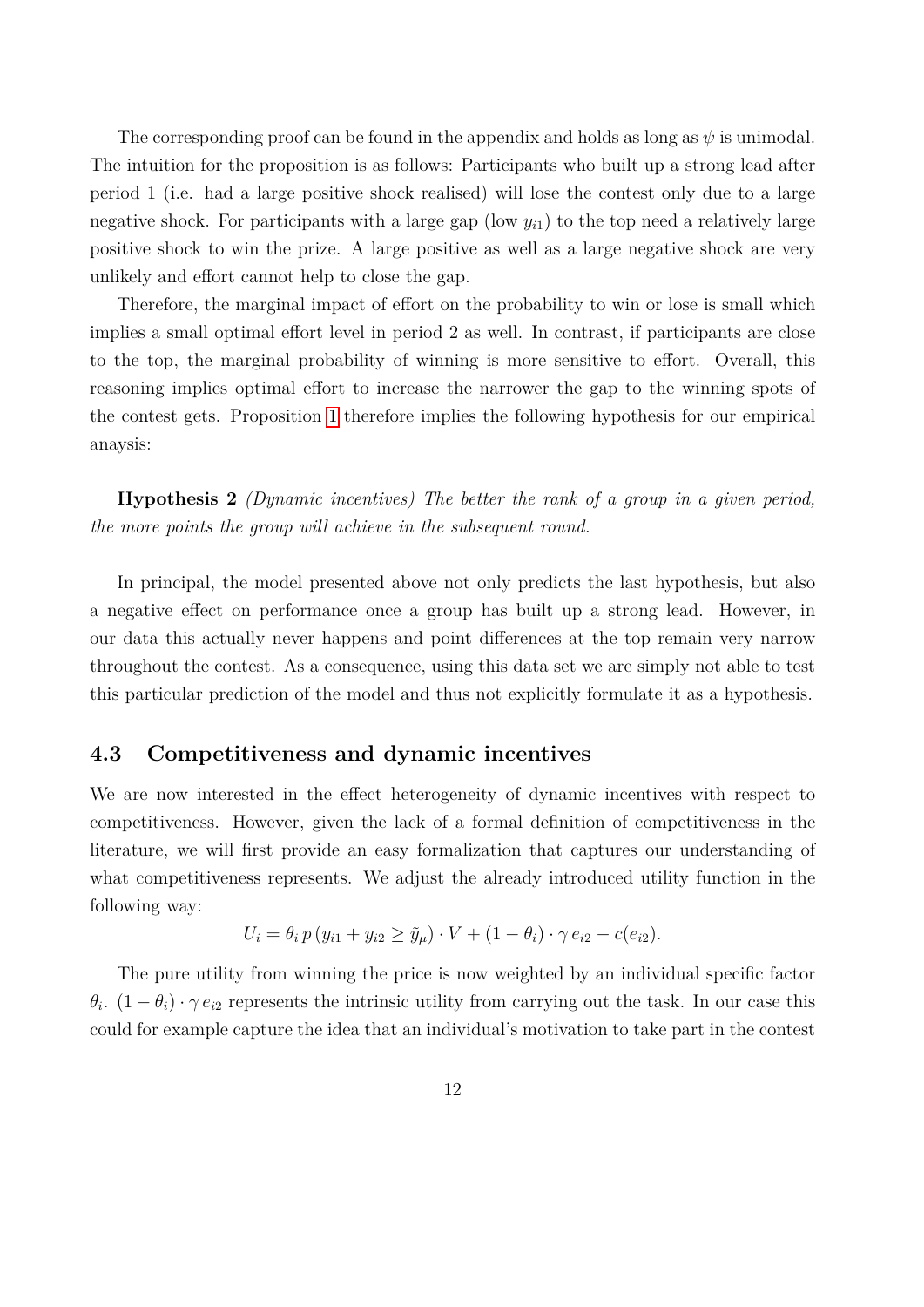is a commitment to studying. Note that marginal utility gained from winning a contest prize and direct marginal utility from exerting effort are inversely related via  $\theta_i$ . This could be the case if an individual's participation motive is rather explained by the fact that the contest might act as a study commitment device than by the desire to actually win the contest. Therefore, individuals differ with respect to their source of motivation to participate in the contest. Some subjects might be more motivated by the outlook to win the prize and others are more intrinsically motivated to carry out the task. The relative importance of these two sources of motivation is directly determined by the level of  $\theta_i$ , while an increase in  $\theta_i$ can be interpreted as an increase in subject's competitiveness, reflecting the fact that more competitive individuals care more about winning the contest than less competitive ones.

Based on the modified utility function and after normalizing V to 1, the corresponding optimality condition is

$$
\theta_i \psi(\tilde{y}_{\mu} - y_{i1} - e_{i2}^*) + (1 - \theta_i) \gamma = c'(e_{i2}^*).
$$

In the appendix we show that proposition 3 still holds in this extended setup. In addition, we are now able to analyze how the relationship between current effort and past performance relates to the level competitiveness:

### **Proposition 2.** The sensitivity of  $e_{i2}^*$  to  $y_{i1}$  increases in  $\theta_i$ .

The proof can again be found in the appendix. The proposition states that the current effort is more sensitive to the ranking position (and thus past performance) for groups that are more competitive. The intuition behind this result directly follows from the way competitiveness is modelled: The basic dynamic incentive effect entirely builds on the difference in the marginal effect of effort on the probability of winning and how it changes with past performance. A higher level of competitiveness reflects a stronger weight put on actually winning the contest compared to the intrinsic valuation of carrying out the task. As a result, competitive groups will adjust their optimal effort level more strongly to their position in the ranking than non-competitive groups. The corresponding hypothesis for our empirical analysis therefore reads:

**Hypothesis 3** *(Dynamic incentives and competitiveness) The effect of current rank on contemporaneous performance is stronger for competitive groups than for non-competitive groups.*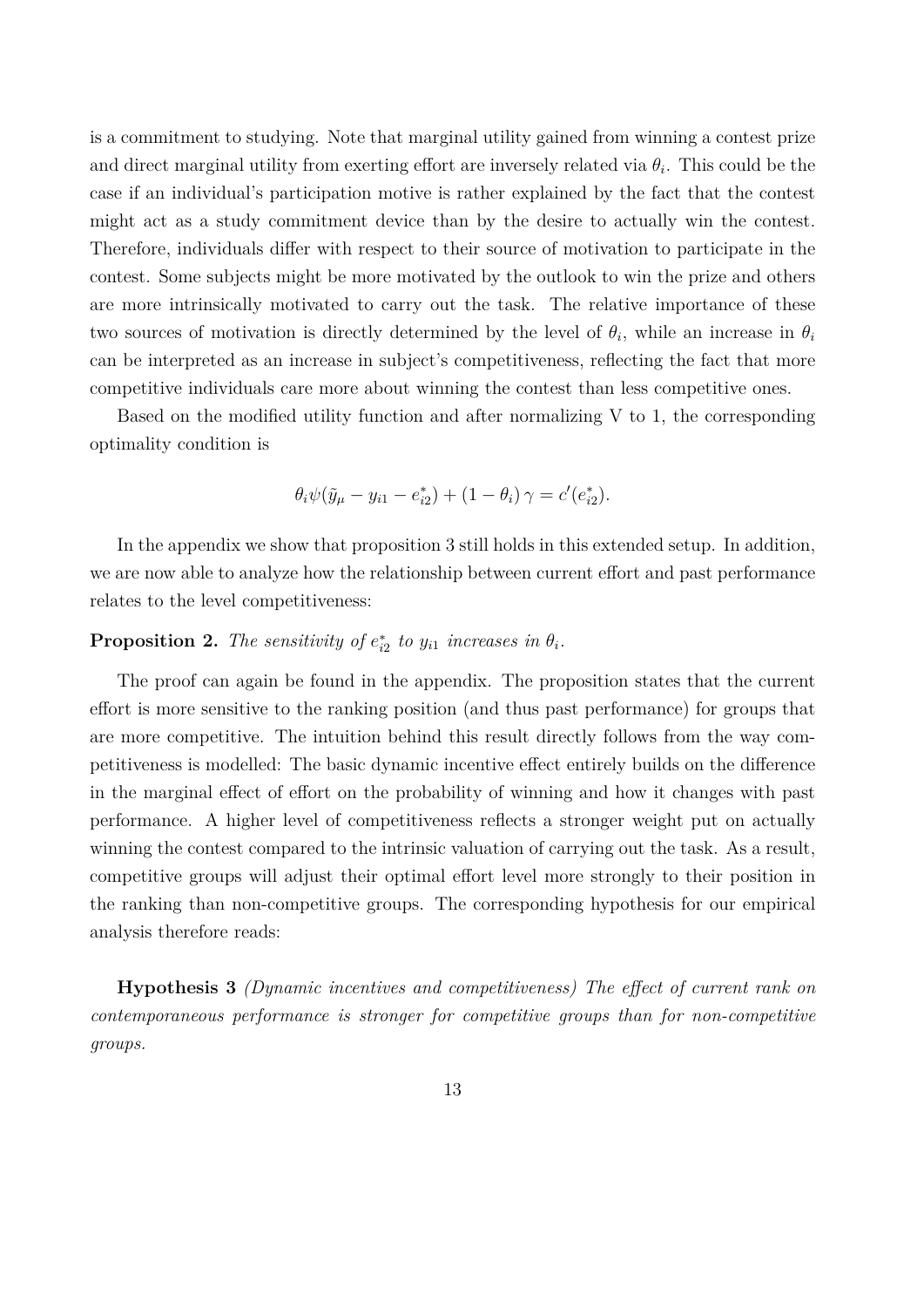| Variable                  | Obs. | Mean   | Std. Dev | Min      | Max    |
|---------------------------|------|--------|----------|----------|--------|
| Total points              | 78   | 203.21 | 133.16   | $\theta$ | 429.25 |
| Final rank                | 78   | 38.60  | 21.51    |          | 70     |
| Period points             | 780  | 20.32  | 20.17    | 0        | 69     |
| Period rank               | 780  | 30.64  | 19.47    |          | 70     |
| Group size                | 78   | 2.95   | 1.47     |          | 5      |
| D.Workedalone             | 78   | 0.23   | 0.42     | 0        |        |
| D.Male                    | 78   | 0.75   | 0.34     |          |        |
| Cooperation               | 47   | 5.05   | 1.83     |          | 10     |
| D.Conditional cooperation | 47   | 0.51   | 0.33     |          |        |
| Competitiveness           | 47   | 4.23   | 1.59     | $\theta$ |        |
| D.Competitiveness         | 47   | 0.49   | 0.50     | 0        |        |

<span id="page-13-0"></span>Table 1: Summary statistics

### **5 Empirical analysis**

### **5.1 Data overview**

Table [1](#page-13-0) shows group level descriptive statistics of the variables included in our analysis. Overall, 230 students organised in 78 groups took part in the contest. As Panel A in Figure [1](#page-14-0) shows the distribution of group size was rather uniform giving us enough variation. Out of these 78 groups, 47 had at least one member that participated in our experimental session, yielding 47 groups with information on group member behavioral measures. Overall we have behavioral measures for 57*.*4% of the participants. The average coverage ratio (the share of members with information on competitiveness) among groups is 47*.*6%.<sup>9</sup> Restricting the sample to those groups on which we have at least one observation, i. e. to groups we can include into any regression with competitiveness as an explanatory variable, we have information on competitiveness for 78*.*3% of participants and the average coverage ratio among groups is 79*.*8%. Panel B depicts the actual distribution of coverage ratios. As all regressions in which competitiveness is included are carried out in the restricted sample, we are confident that the respective coverage ratio of almost 80% is sufficient.

*D.W orkedalone* is a dummy variable taking on the value of 1 if the group consists just of one member, and 0 otherwise. Overall, there are 18 "groups" with students working on their own. *D.Competitiveness* is a dummy variable that takes on the value of 1 if the group

<sup>&</sup>lt;sup>9</sup>The difference is explained due to the variation in group size.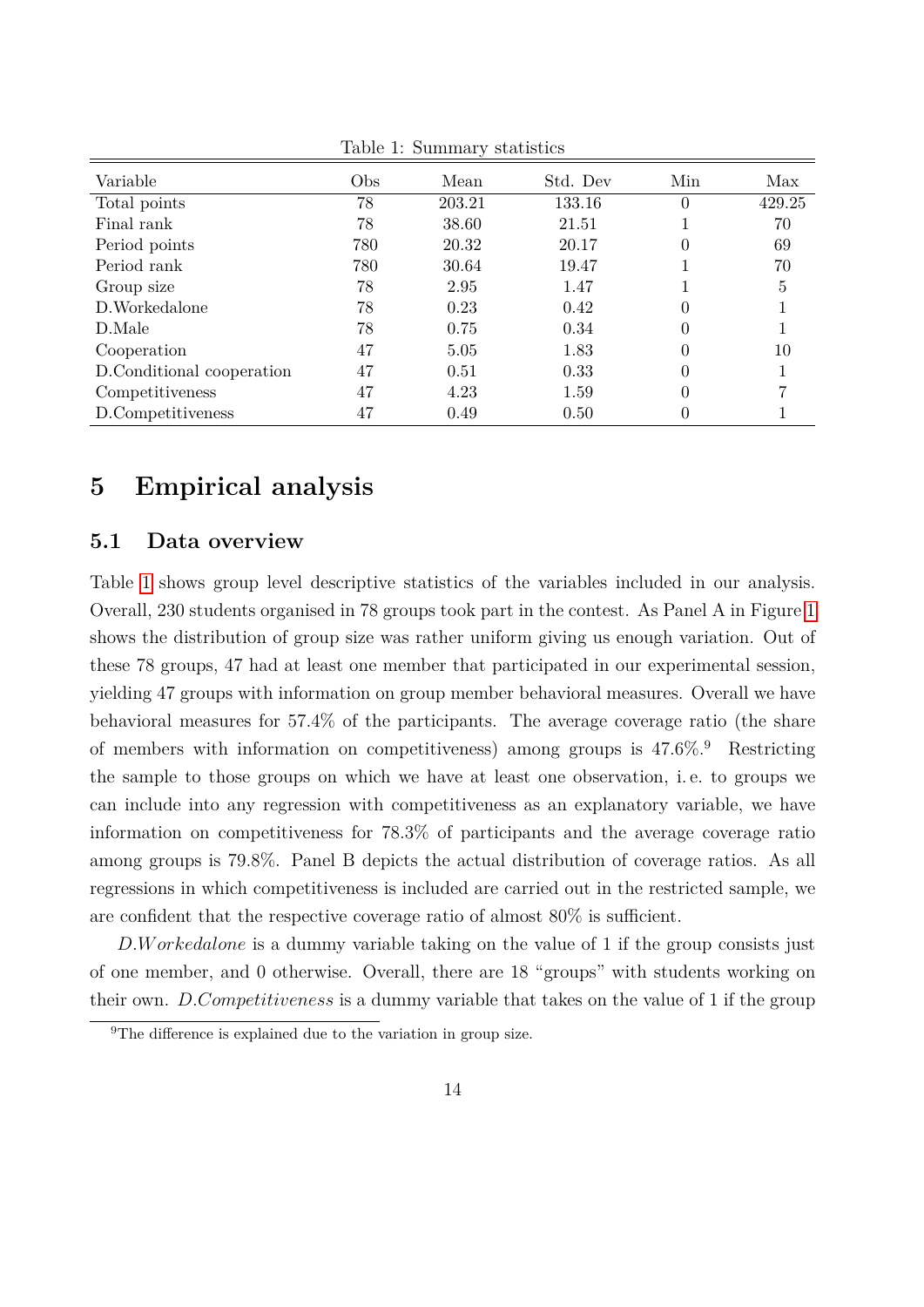

<span id="page-14-0"></span>Figure 1: (Some) Distributions

average of *Competitiveness* is above the median and 0 otherwise. *Cooperation* is the group average amount out of an endowment of 10 units that is (unconditionally) contributed in a standard public good game. *Conditional cooperation* is the group average of a dummy variable on the individual level, which is 1 if the student is a conditional cooperator and 0 otherwise. The classification of conditional cooperation thereby follows the approach by [Fischbacher et al.](#page-27-3) [\(2001\)](#page-27-3).

Table [2](#page-15-0) shows correlation coefficients among the main variables. We see that conditional cooperation and cooperation have a significant correlation of approximately 0.4. This implies that in order to disentangle their individual effects, we should include them jointly in our regressions. Furthermore, we see that competitiveness is correlated with gender consistently with recent findings in the literature, namely that groups with more male students are also more competitive. Interestingly, we see that group size and cooperation are negatively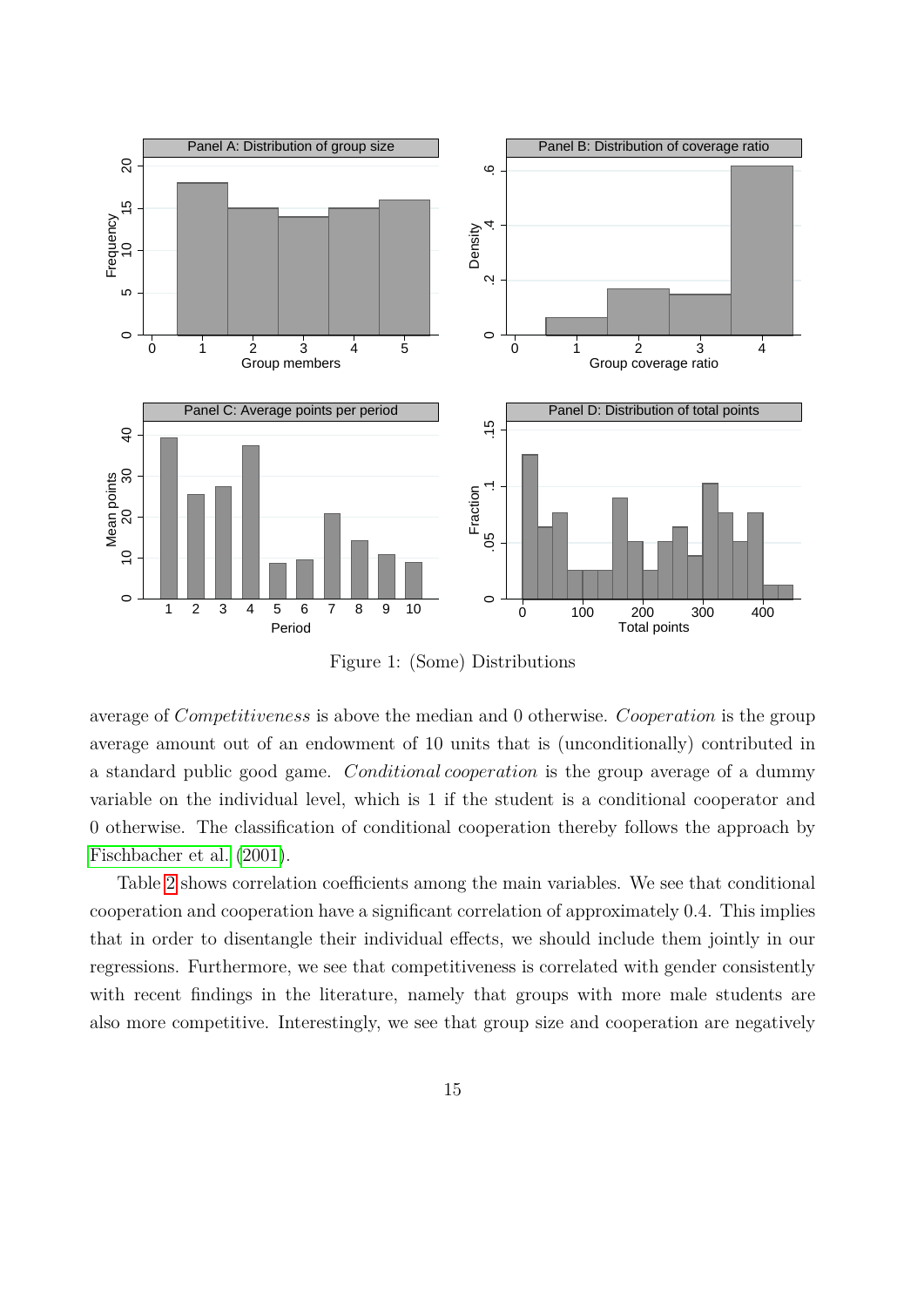|            | Cond. coop.                                            | Coop.        | Comp.      | D.Male                                       | Size       | Points     | Rank |
|------------|--------------------------------------------------------|--------------|------------|----------------------------------------------|------------|------------|------|
| Cond. coop |                                                        |              |            |                                              |            |            |      |
| Coop.      | $0.3995*$                                              |              |            |                                              |            |            |      |
| Comp.      | 0.0686                                                 | $-0.2376$    |            |                                              |            |            |      |
| D.Male     | 0.0518                                                 | $-0.1216$    | 0.2846     |                                              |            |            |      |
| Size       | $-0.2016$                                              | $-0.3014*$   | 0.1911     | $-0.4085*$                                   |            |            |      |
| Points     | $-0.0027$                                              | $-0.1316$    | $-0.3387*$ | $-0.1894$                                    | $0.2689*$  |            |      |
| Rank       | 0.0077                                                 | 0.1456       | $0.3333*$  | 0.1705                                       | $-0.2525*$ | $-0.9945*$ |      |
|            | $\mathbf{A}$ $\mathbf{A}$<br>$\mathbf{1}$ $\mathbf{1}$ | $\mathbf{1}$ |            | $1 \cdot \alpha$<br>$\overline{\phantom{a}}$ | . 1        | $-M1$ 1    |      |

<span id="page-15-0"></span>Table 2: Correlation matrix (main regressors)

Notes: ∗ denotes correlations significantly different from zero at the 5% level

correlated.

Panel C in Figure [1](#page-14-0) depicts average points across periods, i. e. for different problem sets. We see a strong variation of average points per problem set, indicating the necessity to control for this by including time (i. e. period) fixed effects into the dynamic specifications. Finally, Panel D shows the distribution of total points, implying a substantial variation of overall performance among groups.

#### **5.2 Static contest: Empirical strategy and results**

Our main interest is to test if dynamic incentives have an effect on performance and how this effect varies with competitiveness. However, before we exploit the dynamic structure of our data, we first want to analyze determinants of aggregated performance, i. e. the relationship between group characteristics and their final rank (Hypothesis 1a and 1b).

To test this set of hypotheses we rely on a simple multivariate OLS regression including the respective variables and using heteroscedasticity-robust Huber-White standard errors. As dependent variable we use both, total points and final rank. With respect to the explanatory variables included, we estimate different specifications, varying the combination of regressors.

At this point, it is important to discuss the issue of causality. As described above, the group contest was voluntary and groups have *not* been composed by a random assignment procedure but self-selected. Of course, this raises several concerns regarding the interpretation of results stemming from the analysis just depicted. In addition it seems very likely, that important omitted variables like mathematical ability or motivation are correlated with included regressors and therefore might bias the results. Thus, we should not conclude from the analysis, that - for example - competitiveness has a causal influence on performance in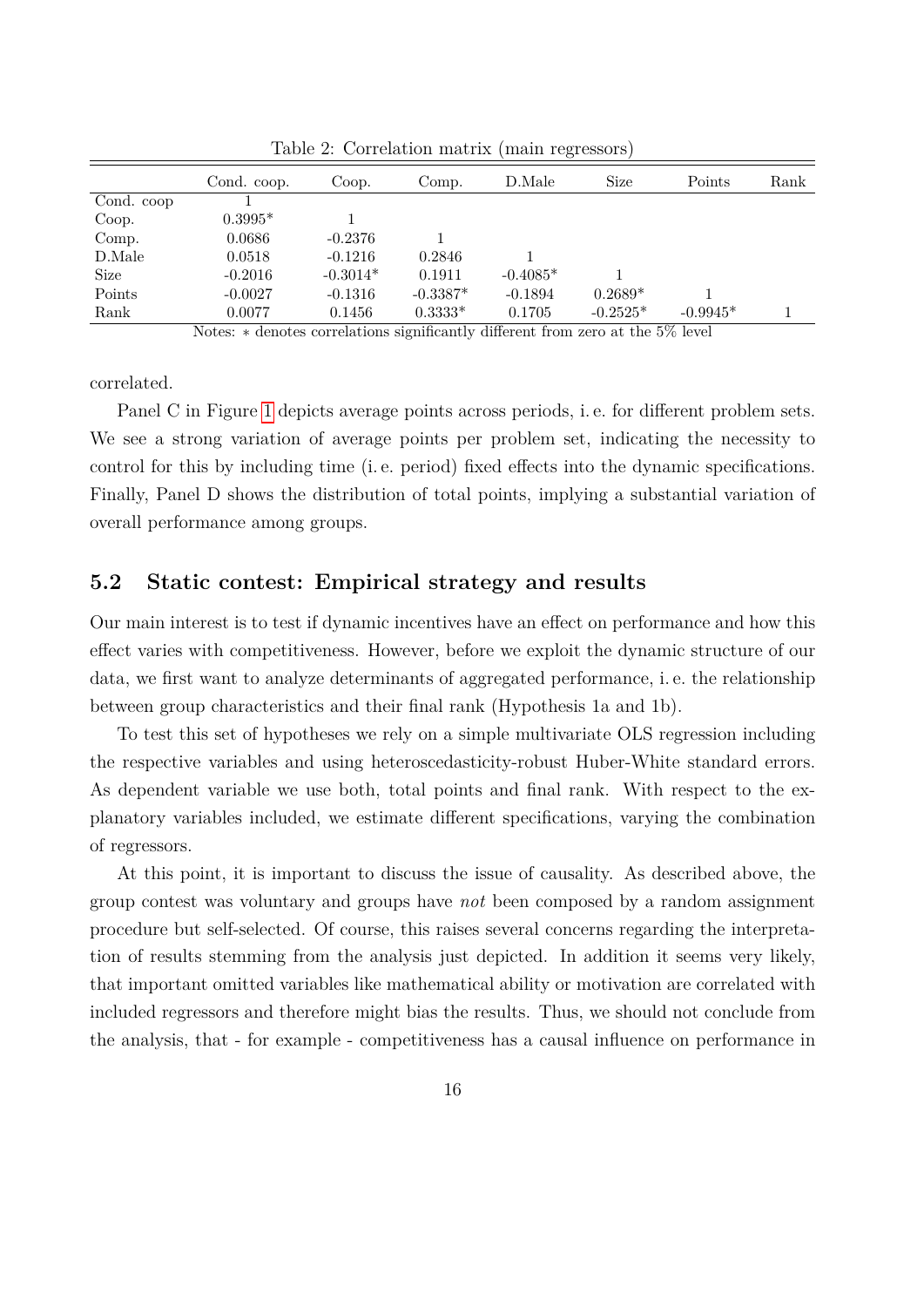|                                           | $\left  \right $ | $^{\prime}2)$ | $\left( 3\right)$ | $\left( 4\right)$ | (5)                                                | $\left( 6\right)$ |
|-------------------------------------------|------------------|---------------|-------------------|-------------------|----------------------------------------------------|-------------------|
|                                           | Total points     | Final rank    | Total points      | Final rank        | Total points                                       | Final rank        |
|                                           |                  |               |                   |                   |                                                    |                   |
| D.Workedalone                             | $-73.78**$       | $11.57**$     |                   |                   | $-25.76$                                           | 4.722             |
|                                           | (36.50)          | (5.769)       |                   |                   | (53.97)                                            | (8.684)           |
| Group size                                |                  |               | $24.40**$         | $-3.701**$        | 18.96                                              | $-2.702$          |
|                                           |                  |               | (9.569)           | (1.551)           | (14.19)                                            | (2.346)           |
| Constant                                  | $220.2***$       | $35.93***$    | $131.2***$        | $49.52***$        | $153.3***$                                         | $45.48***$        |
|                                           | (16.50)          | (2.699)       | (34.24)           | (5.458)           | (56.31)                                            | (9.223)           |
| Observations                              | 78               | 78            | 78                | 78                | 78                                                 | 78                |
| $R^2$                                     | 0.055            | 0.052         | 0.072             | 0.064             | 0.075                                              | 0.068             |
| $\overline{\phantom{a}}$<br>$\sim$ $\sim$ |                  |               |                   |                   | $\cdot$ $\cdot$ $\sim$<br>$\overline{\phantom{a}}$ |                   |

<span id="page-16-0"></span>Table 3: Group size effect (static model)

Notes: Robust standard errors in parentheses. ∗∗∗ Significant at the 1 percent level. ∗∗ Significant at the 5 percent level. <sup>∗</sup> Significant at the 10 percent level.

group contests. In fact, these results should rather be understood as descriptive, that need to be explored further, in order to understand their underlying mechanisms.

Regarding hypotheses 1a and 1b, i.e. the effect of group size, we either use a dummy for single-member groups or group size as such. We also look at the combination of both. This allows us to test if a potential effect of group size on performance is purely driven by "groups" with only one member, i. e. the difference between groups and individuals, or if it also holds for variation of group size above 2. Note that due to data availability regarding group characteristics, we can use a larger sample to test hypotheses 1a and 1b, as here no information from the lab is required.

We start with the effect of group size on overall performance. Regressions (1)-(4) in table [3](#page-16-0) clearly reject hypothesis 1b in favor of hypothesis 1a, as *Group size* as well as *D.W orkedalone* are both statistically significant and reflect a substantial positive effect of the number of group members on total points (a negative effect on final rank<sup>10</sup>). Following these results, working alone instead of within a group reduces total points on average by approximately 74 points, which implies a standardised coefficient of −0*.*24. Alternatively, it leads to a final rank almost 12 positions worse. Regressions (5) and (6) indicate that this positive effect of group size on performance cannot simply be assigned to the difference between individuals and groups: Although statistical significance vanishes in these two specifications, estimated coefficients of *D.W orkedalone* and *Group size* both still point in the

<sup>&</sup>lt;sup>10</sup>Note that a negative effect on final rank implies that larger groups perform better, as a lower rank reflects a better position.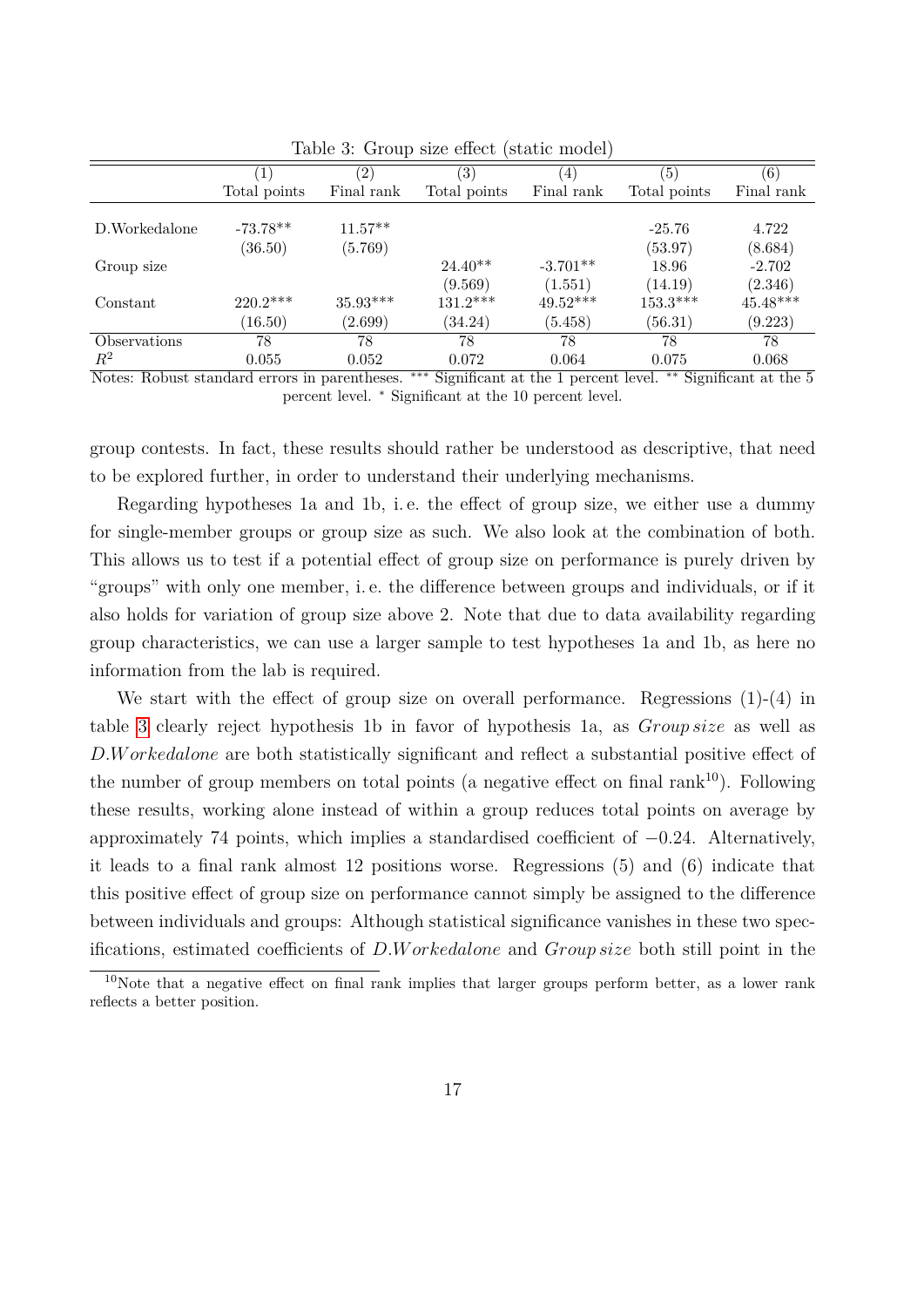| Panel A.                  | $\overline{(1)}$ | T.<br>$\overline{(2)}$ | $\overline{(3)}$       | (4)          | $\overline{(5)}$ |
|---------------------------|------------------|------------------------|------------------------|--------------|------------------|
| Dependent variable:       | Total points     | Total points           | Total points           | Total points | Total points     |
| Competitiveness           | $-25.51**$       | $-23.61**$             |                        | $-31.36***$  | $-29.19***$      |
|                           | (10.36)          | (11.52)                |                        | (9.222)      | (10.27)          |
| D.Male                    |                  | $-29.99$               |                        |              | $-37.65$         |
|                           |                  | (50.39)                |                        |              | (49.18)          |
| Cooperation               |                  |                        | $-10.16$               | $-18.75**$   | $-19.39**$       |
|                           |                  |                        | (11.41)                | (9.212)      | (9.123)          |
| D.Conditional cooperation |                  |                        | 21.29                  | 50.37        | 53.12            |
|                           |                  |                        | (60.25)                | (55.58)      | (56.89)          |
| Constant                  | 327.4***         | 336.9***               | $259.8^{\ast\ast\ast}$ | $420.9***$   | $435.6***$       |
|                           | (46.54)          | (49.26)                | (59.55)                | (59.30)      | (61.69)          |
| Observations              | 47               | 47                     | 47                     | 47           | 47               |
| $R^2$                     | 0.115            | 0.122                  | 0.020                  | 0.178        | 0.190            |
|                           |                  |                        |                        |              |                  |
| Panel B.                  | (1)              | (2)                    | (3)                    | (4)          | (5)              |
| Dependent variable:       | Final rank       | Final rank             | Final rank             | Final rank   | Final rank       |
| Competitiveness           | $4.148**$        | $3.904***$             |                        | $5.156***$   | $4.859***$       |
|                           | (1.682)          | (1.890)                |                        | (1.488)      | (1.680)          |
| D.Male                    |                  | 3.861                  |                        |              | 5.164            |
|                           |                  | (8.501)                |                        |              | (8.276)          |
| Cooperation               |                  |                        | 1.833                  | $3.246**$    | $3.333**$        |
|                           |                  |                        | (1.832)                | (1.485)      | (1.482)          |
| D.Conditional cooperation |                  |                        | $-3.558$               | $-8.340$     | $-8.717$         |
|                           |                  |                        | (9.914)                | (8.974)      | (9.188)          |
| Constant                  | 18.72**          | $17.49**$              | $28.85***$             | 2.354        | 0.344            |
|                           | (7.723)          | (8.123)                | (9.734)                | (9.760)      | (10.28)          |
| Observations              | 47               | 47                     | $\overline{47}$        | 47           | 47               |
| $\mathbb{R}^2$            | 0.111            | 0.115                  | 0.024                  | 0.181        | 0.188            |

<span id="page-17-0"></span>Table 4: Competitiveness and cooperation effect (static model)

Notes: Robust standard errors in parentheses. ∗∗∗ Significant at the 1 percent level. ∗∗ Significant at the 5 percent level. <sup>∗</sup> Significant at the 10 percent level.

same directions as in regressions  $(1)-(4)$ <sup>11</sup>

Next, we analyze the aggregated effects of group characteristics elicited from the laboratory, i. e. competitiveness and cooperative behavior. Panel A in Table [4](#page-17-0) presents results of regressions where total points is the dependent variable, while in Panel B it is final rank.

Competitiveness has a statistically significant negative effect on performance in all specifications. An average increase of competitiveness by one unit leads to a decrease of total points by 24-31 points. This implies a standardised coefficient of at least 0*.*31. Cooperation

 $11$ The inclusion of both explanatory variables at the same time substantially reduces idiosyncratic variation available to estimate slope coefficients, as the correlation of the two is substantial (approximately 0.4). This drives up standard errors, thereby working against statistical significance without necessarily indicating a less pronounced effect.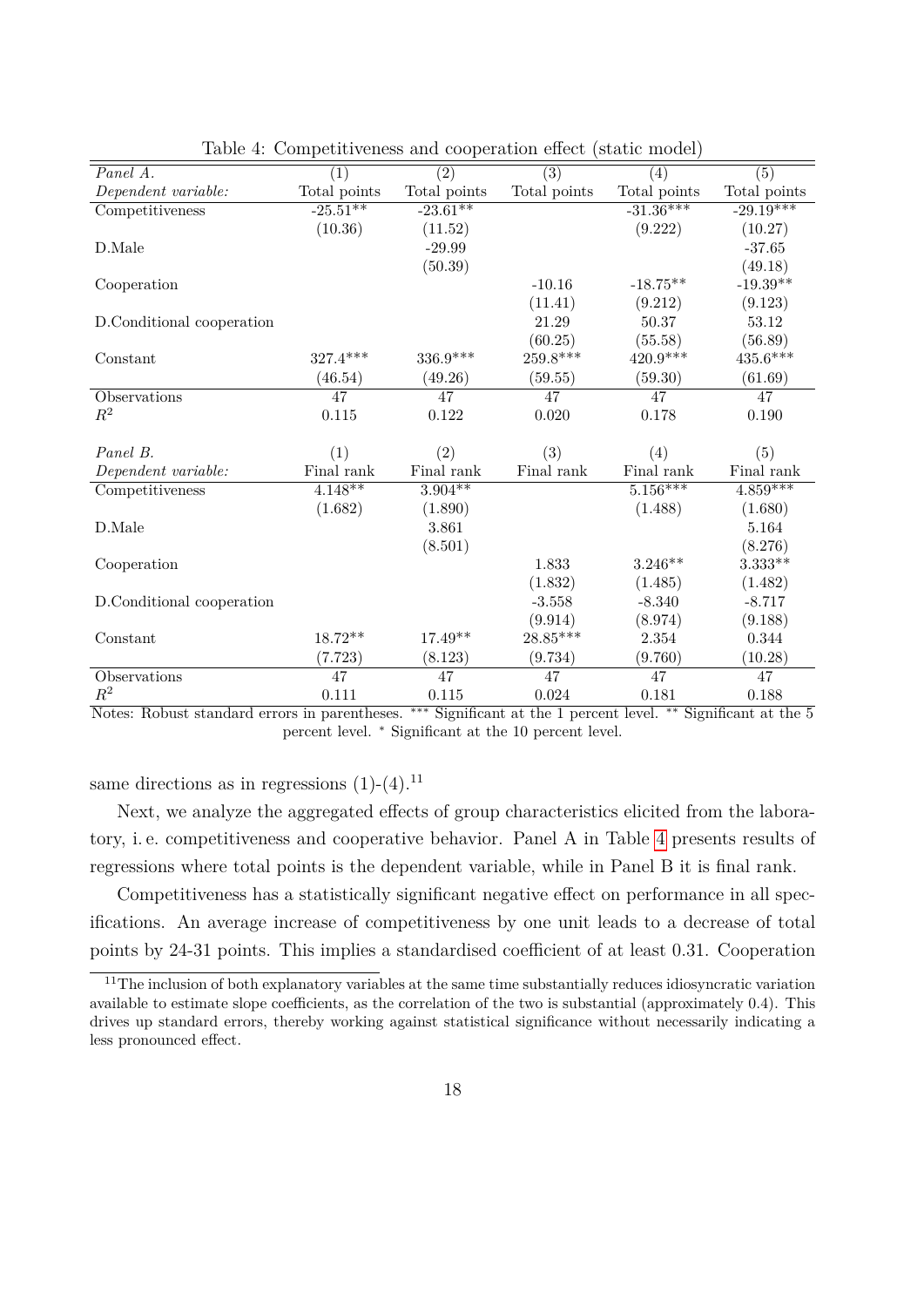also has a negative impact on performance, although it is not statistically significant across all specifications. The point estimate of conditional cooperation indicates a positive effect which is also economically meaningful, however the effect is not statistically significant.

#### **5.3 Dynamic contest: Empirical strategy and results**

Let us now consider the dynamic structure of the contest. To test the respective hypotheses, we can now fully exploit the dynamic structure of our data set. We estimate a panel regression with *i* groups and *t* contest rounds (periods), yielding 780 observations overall. The baseline model looks as follows.

$$
Points_{i,t} = \alpha + \beta_1 Rank_{i,t-1} + \gamma_i + \delta_t + u_{i,t},
$$
\n<sup>(1)</sup>

i. e. we regress the points achieved by group *i* in period *t* on the rank of this group in the previous period  $t - 1$ . As we include group and time fixed effects, any time invariant group specific influences as well as any time specific general shocks are controlled for. This is of particular importance due to several reasons. First, points achieved by a group in a given period should strongly depend on the abilities and characteristics of the groups' members. Thus, without group fixed effects, we cannot be sure to truly identify the dynamic incentive effect, i.e. the causal effect of the relative position within the contest on contemporary performance, by looking at the estimate of  $\beta_1$ . However, by including group fixed effects, we absorb the overall effect of all time invariant characteristics of a group, which reasonably should include the main drivers of overall performance in the contest.

Second, it might also be the case that the estimate of  $\beta_1$  is driven by aggregate time specific effects. Namely, it seems possible that time available to invest into the contest might systematically vary as the semester proceeds or due to concurring events like exams or social occasions. Furthermore, we would like to control for differences in the difficulty of individual problem sets. To achieve all this, we also include time (period, problem set) specific dummies that capture all aggregated effects on overall points in a given period.

Consequentially, the variation that is left in order to estimate the dynamic incentive effect does not include group specific characteristics or specific time dynamics. The estimation of  $\beta_1$  only exploits the within-group variation of the previous rank for a given period. Thus, we can rule out that omitted time-invariant factors like group characteristics, or a specific time structure of aggregated shocks is what drives our results. Therefore we can confidently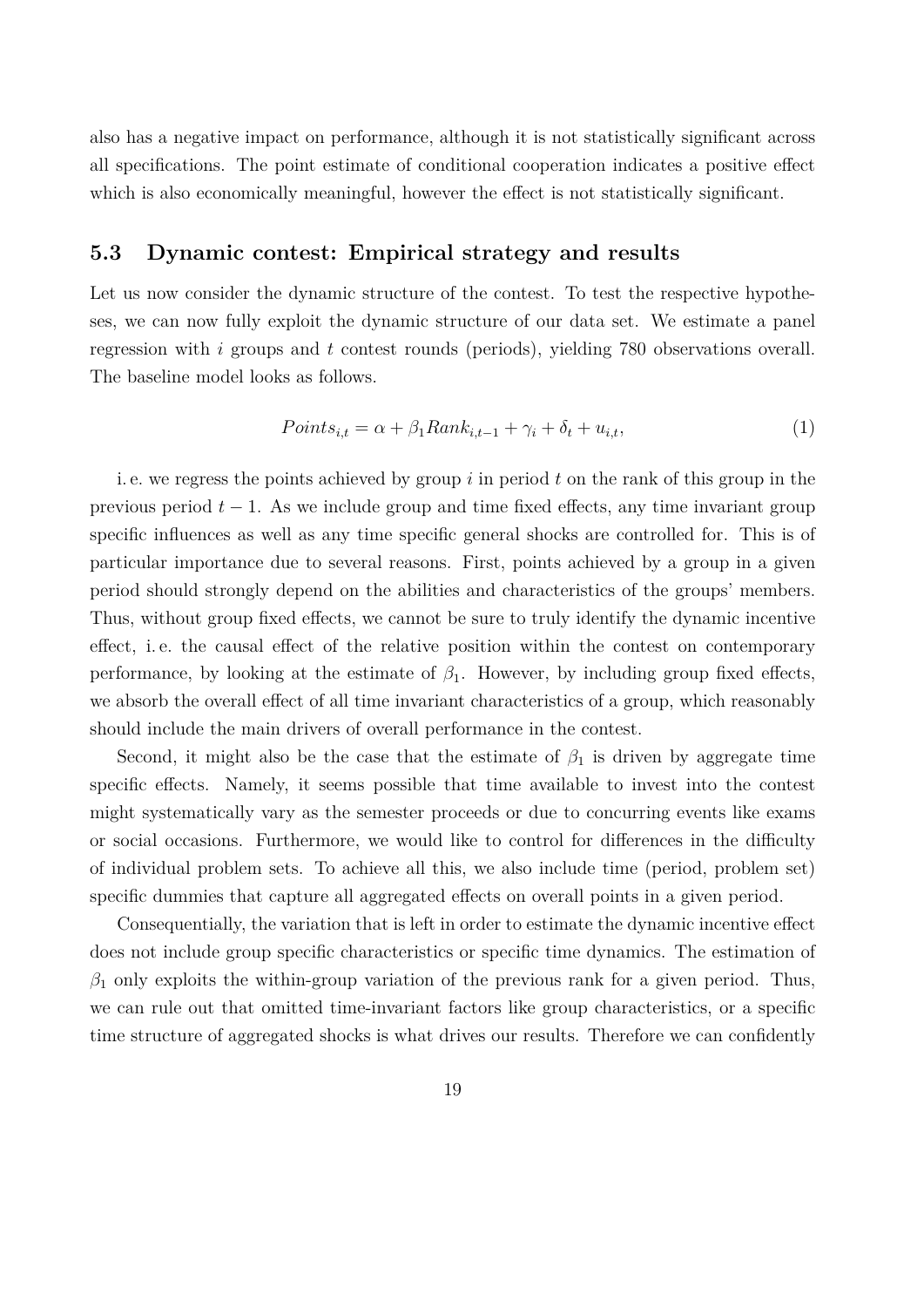|                                      | (1)        | (2)        | (3)         | (4)         | (5)         | (6)         |
|--------------------------------------|------------|------------|-------------|-------------|-------------|-------------|
|                                      | Points     | Points     | Points      | log(Points) | log(Points) | log(Points) |
| $Rank_{t-1}$                         | $-0.0785$  | $-0.0330$  | $0.299*$    | $-0.0266**$ | $-0.0258$   | 0.0113      |
|                                      | (0.136)    | (0.165)    | (0.149)     | (0.0122)    | (0.0160)    | (0.0112)    |
| $Rank_{t-1} * D. Comp.$              |            |            | $-0.986***$ |             |             | $-0.110***$ |
|                                      |            |            | (0.251)     |             |             | (0.0195)    |
| Constant                             | $20.39***$ | $32.56***$ | $32.95***$  | $3.143***$  | $3.901***$  | $3.944***$  |
|                                      | (3.283)    | (2.678)    | (2.154)     | (0.267)     | (0.259)     | (0.176)     |
| $Rank_{t-1} + Rank_{t-1} * D. Comp.$ |            |            | $-0.687***$ |             |             | $-0.099***$ |
|                                      |            |            | (0.21)      |             |             | (0.018)     |
| Group Fixed effects                  | yes        | yes        | yes         | yes         | yes         | yes         |
| Period Fixed effects                 | yes        | yes        | yes         | yes         | yes         | yes         |
| Observations                         | 450        | 296        | 296         | 450         | 296         | 296         |
| Number of groups                     | 71         | 45         | 45          | 71          | 45          | 45          |
| $R^2$                                | 0.655      | 0.710      | 0.732       | 0.316       | 0.373       | 0.445       |

<span id="page-19-0"></span>Table 5: Competitiveness effect (dynamic model)

Notes: Robust standard errors in parentheses. ∗∗∗ Significant at the 1 percent level. ∗∗ Significant at the 5 percent level. <sup>∗</sup> Significant at the 10 percent level.

interpret results as the causal effect of past performance on current performance.

To address hypothesis 3 - effect heterogeneity with respect to competitiveness - we rely on the variable *D.Competitiveness*, which is a dummy variable that takes on the value of 1 if the group average of *Competitiveness* is above the median and 0 otherwise. We interact our main regressor, i. e. rank in the previous period, with this dummy variable. This allows checking if the causal effect of position in the contest on contemporaneous performance differs systematically between competitive and non-competitive groups. Note that although competitiveness is a time-invariant variable, its interaction with rank in the previous period (a time-varying variable) is not absorbed by the group fixed effect and can therefore be jointly estimated.

One remaining concern is, that a potentially negative correlation between previous rank and current performance is simply driven by the relatively large number of groups that drop out during the contest, i. e. do not hand in any solution at all anymore after a certain round. Once a group drops out of the contest, its rank will subsequently increase (become worse) in each round left. As by not participating they receive just zero points, one might worry that this is what is driving our result. We therefore exclude all observations where a group gained zero points in the previous and the current round, inferring that they have simply dropped out of the contest.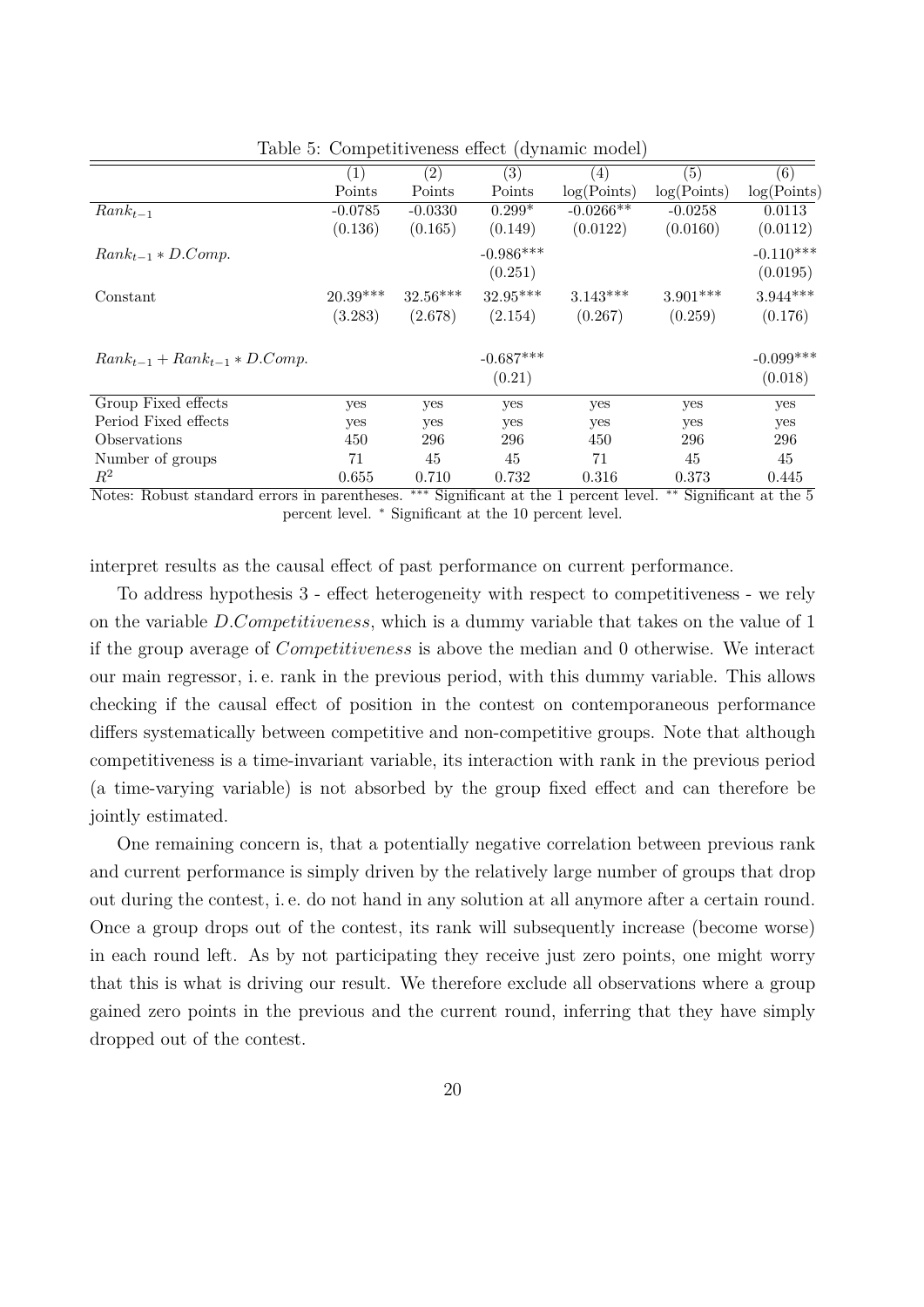Table [5](#page-19-0) presents results of the dynamic specification using disaggregated data on the period level.<sup>12</sup> In the standard linear specification that does not distinguish between competitive and non-competitive groups (regression (1)), we see that the influence of the position in the contest on contemporaneous performance is rather small (−0*.*0785) and statistically not significant. In regression (2) we restrict the sample to those groups on which we have information about competitiveness. This allows us to rule out that any differences in the results following the inclusion of competitiveness is driven by a change of the sample rather than the explanatory power of the variable competitiveness itself. We see that the effect of competitiveness remains slightly negative (−0*.*033) and statistically insignificant. Next we run the same regressions, the only difference being that the dependent variable is now the logarithm of points. In regression (4) this leads to a negative and statistically significant effect of contest position on performance. However, the size of the effect is still rather small: An increase in the ranking by one position leads on average to an increase of points by approximately 2*.*7%. Once we restrict the sample again to those groups on which we have information about competitiveness (regression (5)), the effect turns statistically insignificant. This is mainly driven by the increase of the standard error following the reduction of the sample size by one third instead of a decreased size of the slope coefficient. Overall, these regressions, that do not distinguish groups with respect to their degree of competitiveness, indicate only a small impact of contest position on performance if any. Thus, we cannot confidently confirm hypothesis 2.

Regression (3) and (6) now investigate the heterogeneity of the effect of contest position on performance by allowing for different sensitivities to feedback for competitive and non-competitive groups as hypothesis 3 stated. In both regressions, the coefficient for noncompetitive groups (*Rankt*−1) even turns positive, however without being statistically significant beyond the 10% level. In turn, the effect for competitive groups becomes substantially stronger and statistically highly significant: Regressions (3) predicts an increase of approximately 0*.*7 points per rank. Regression (6) claims an increase of points of almost 10% per rank. As the coefficients of *Rankt*−<sup>1</sup> ∗ *D.Comp.* show, this difference in sensitivity to contest position between competitive and non-competitive groups is statistically significant at the  $1\%$  level. This implies that the small negative overall effect we saw in regressions  $(1), (2),$ (4), and (5) has been entirely driven by those groups in the sample classified as competitive.

<sup>&</sup>lt;sup>12</sup>Note that in the following a *negative* effect means, that there is a negative relationship between rank and points. However, as a higher rank (i. e. a greater number) reflects a worse position in the ranking, a negative relationship implies, that groups react *positively* to better previous performance.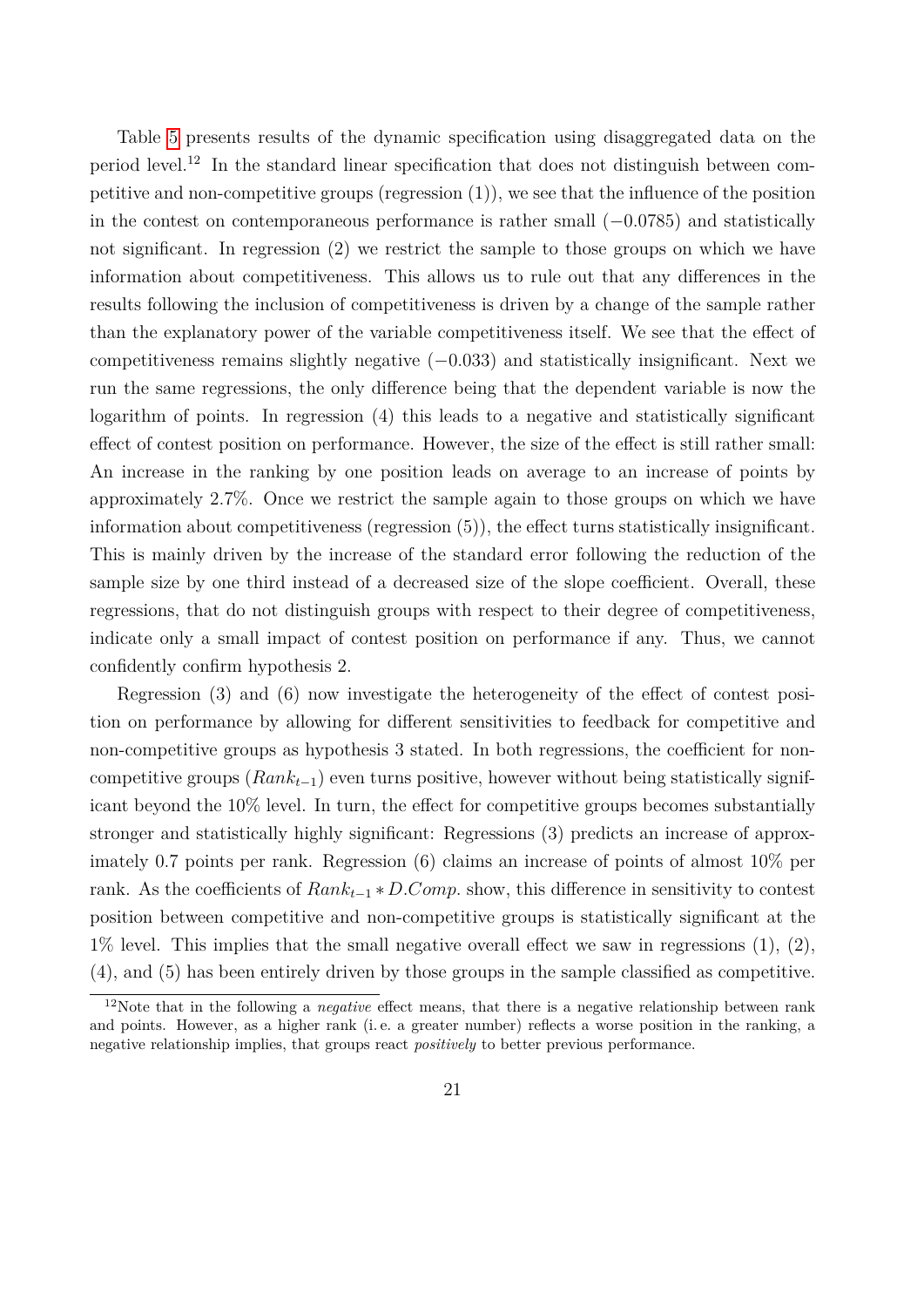Summarizing these results we can state that there is a systematic difference in the behavior of competitive and non-competitive groups. Competitive groups react systematically stronger to feedback on intermediate performance. This different sensitivity is thereby a consistent reaction to changes in the probability of winning the contest as predicted by our model: A better (worse) position in the ranking implies a higher (lower) chance of reaching one of the top three spots. This higher (lower) probability of winning increases (decreases) the marginal productivity of effort, which in turn implies a higher (lower) optimal level of effort. This effect is the stronger, the more weight is put on winning the contest, which is how competitiveness is captured in our model. Complementary evidence from our post-contest questionnaire provides further support to this explanation: In a simple OLS regression, competitiveness has a positive effect on the probability of participants stating to take part in the contest because of the outlook for the certificate, which can be interpreted as a higher weight on winning the contest. The effect is significant at the 5% level.

# **5.4 Dynamic incentives and the negative aggregated effect of competitiveness**

Given the results presented so far, one might wonder if there is a connection between the negative aggregated effect of being competitive and the difference in the sensitivity to dynamic effects between competitive and non-competitive groups.

At first glance, it seems surprising that competitiveness actually leads to worse performance in a competitive environment. However, while the dynamic result confirms the notion that competitive groups are motivated by the competition and thus increase performance if the probability of winning increases, it also gives rise to an opposing effect: If a competitive group is in a bad position and thus its chances of winning are reduced, the reduction in effort is even stronger than for non-competitive groups. In general, a stronger sensitivity to dynamic incentives therefore leads to a stronger path-dependence of performance and represents a dynamic amplification mechanism. Given any achieved performance level in early rounds, competitive groups' subsequent effort depends more strongly on it than noncompetitive groups' effort. On the one hand, this implies that a good initial performance leads to an even better overall performance. On the other hand, a bad initial performance is translated into an even worse overall performance.

With respect to our analysis this raises the question whether the mechanism just de-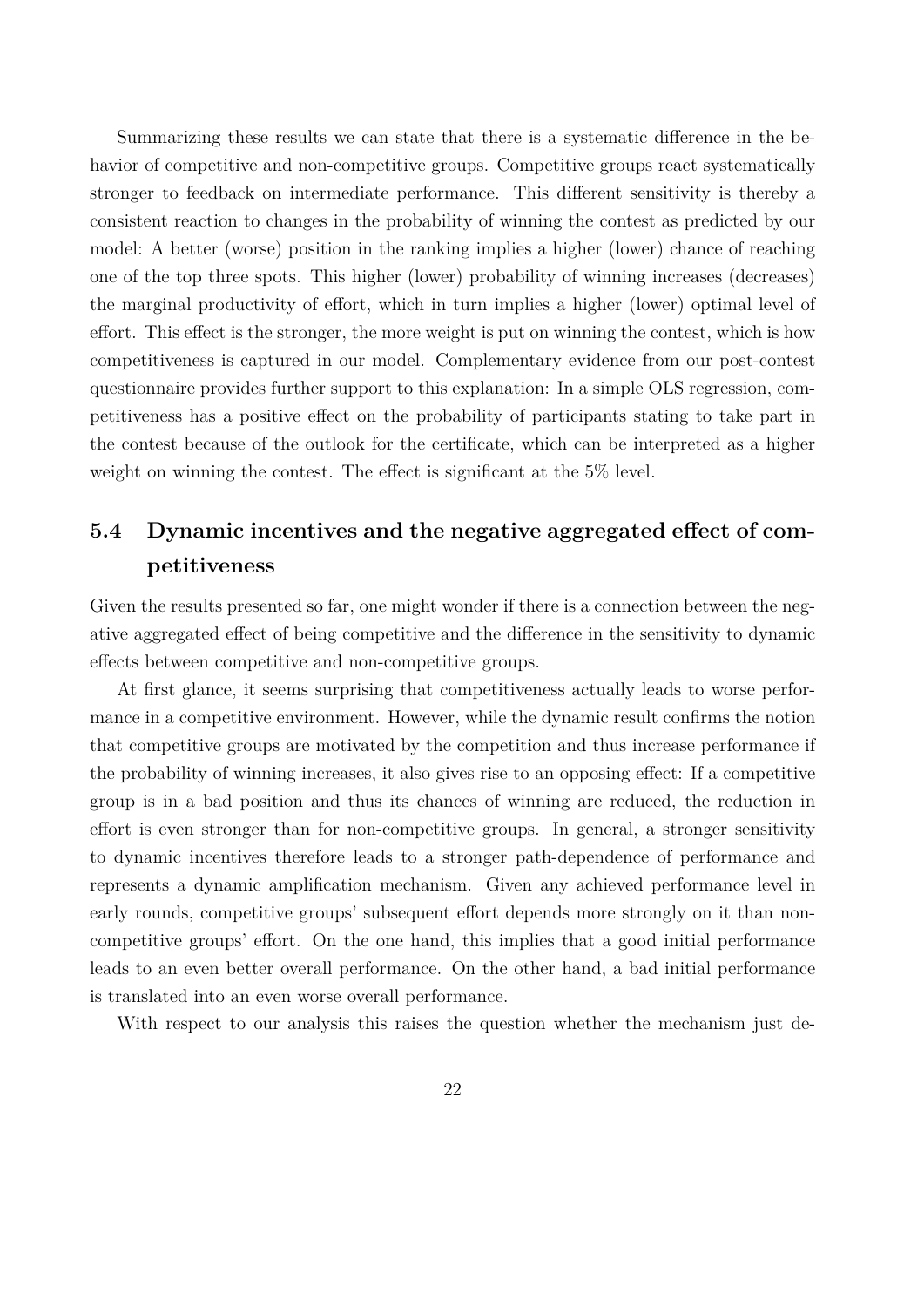|                        |          | $^{\prime}2)$ | $\left( 3\right)$ | $\overline{4}$ | (5)           | (6)         |
|------------------------|----------|---------------|-------------------|----------------|---------------|-------------|
|                        | Est. FE  | Est. FE       | Est. FE           | Est. FE        | Est. FE       | Est. FE     |
| D.Competitiveness      | $-6.002$ | $-5.982$      | $13.20***$        | $-0.494$       | $-0.492$      | $1.649***$  |
|                        | (3.641)  | (3.565)       | (3.750)           | (0.320)        | (0.312)       | (0.350)     |
| Constant               | $-1.540$ | $-1.730$      | $-8.979***$       | $-0.134$       | $-0.176$      | $-0.985***$ |
|                        | (2.464)  | (2.408)       | (2.715)           | (0.230)        | (0.223)       | (0.233)     |
| <b>Observations</b>    | 45       | 45            | 45                | 45             | 45            | 45          |
| $R^2$                  | 0.060    | 0.062         | 0.221             | 0.052          | 0.054         | 0.342       |
| $- -$<br>$\sim$ $\sim$ |          | . .           | $\sim$ $\sim$     | ____           | $1.11$ $\sim$ | $\sim$      |

<span id="page-22-0"></span>Table 6: Fixed effects and competitiveness

Notes: Robust standard errors in parentheses. ∗∗∗ Significant at the 1 percent level. ∗∗ Significant at the 5 percent level. <sup>∗</sup> Significant at the 10 percent level.

scribed is responsible for the overall worse performance of competitive groups. Testing this requires two steps: First, we check if competitive groups actually do perform worse in the first period, giving rise to the possibility of negative dynamic incentive effects. Second, we check if once one controls for dynamic effects, the negative effect of being competitive still remains, i. e. if there is anything else with competitive groups making them performing worse. Regarding the first step, we find that competitive compared to non-competitive groups indeed have, on average, 5*.*61 points less in the first round, where the average number of points across all groups was 39*.*38 and the respective standard deviation 18*.*59. So we see that competitive groups are indeed worse after the first period, possibly triggering a decrease in relative effort compared to non-competitive groups, given the dynamic incentive effect.

Regarding the second step, we proceed as follows: Note, that the dynamic regressions in Table [5](#page-19-0) decompose the variance of *Period points* into three parts: First, the variation that can be explained by within-group variation of past performance, second, the time-invariant between-group variation which is captured in the fixed effects, and third, the idiosyncratic unexplainable time-varying error term  $u_{i,t}$ . In contrast, in the cross-sectional regressions, the average difference of the time-varying effect between competitive and non-competitive groups was also captured in the regressor competitiveness. The question now is, if this difference in dynamic incentive effects among competitive and non-competitive groups was driving the overall difference in their performance. To test this, we investigate the estimated fixed effects of the dynamic regressions. They represent the between-group differences in overall performance that remains once one controls for dynamic incentive effects. If we find that after controlling for dynamic incentive effects, the difference in overall performance between competitive and non-competitive groups vanishes, we can confidently conclude, that they have been the reason for this difference in the first place.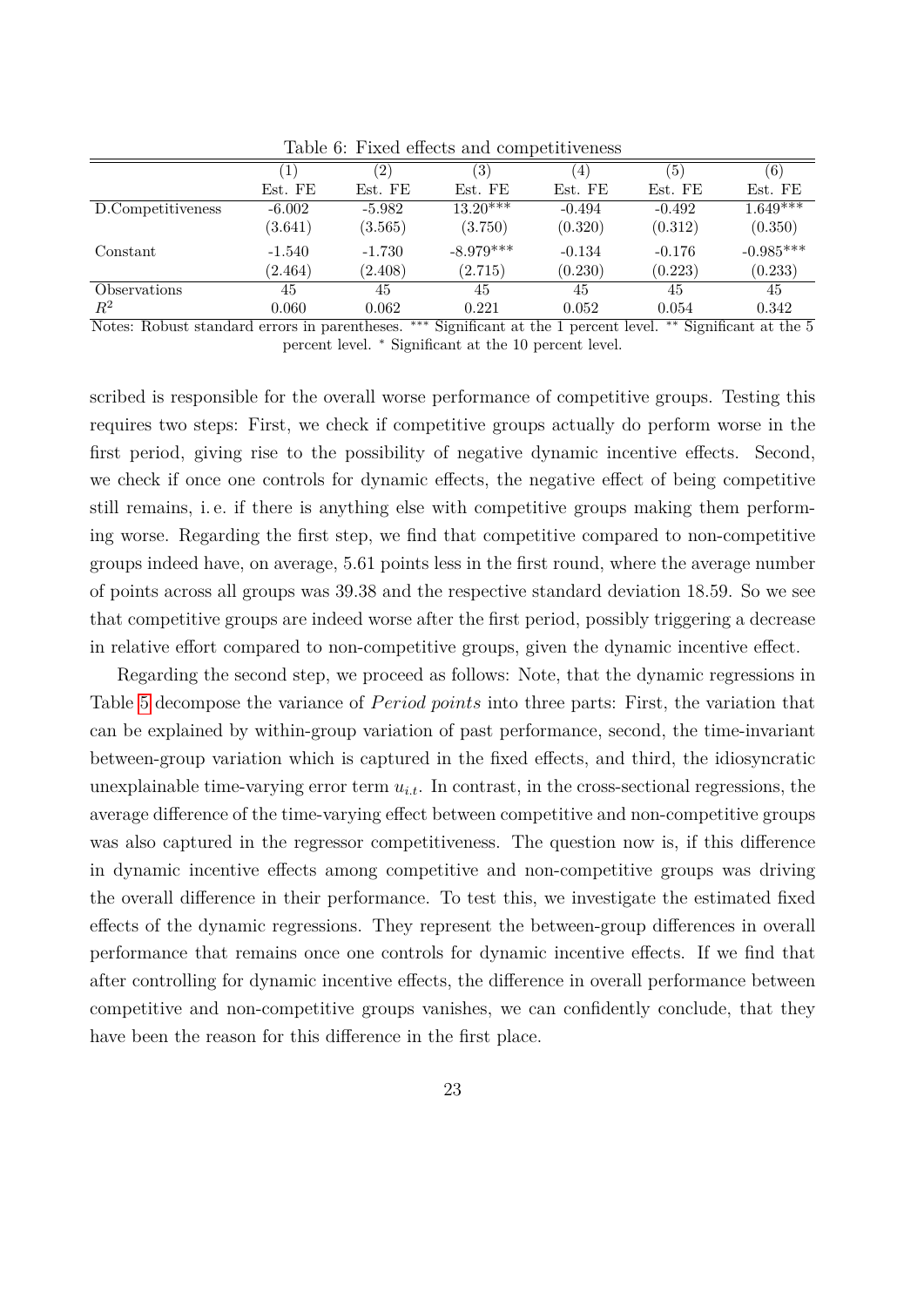Table [6](#page-22-0) presents the corresponding results. Each column represents a regression of the estimated fixed effects from the respective regression in Table [5.](#page-19-0) We see that in regressions (1), (2), (4), and (5) competitiveness has no statistically significant effect anymore on overall between-group performance differences, i. e. estimated fixed effects. These are the regressions that allowed for dynamic incentives, however assumed a homogeneous effect across groups. If we turn to regression (3) and (6), which are based on those regressions allowing for heterogeneity in the effect of dynamic incentives, the effect of competitiveness even turns positive and in addition also becomes statistically significant.

As a result, we find that once controlling for dynamic incentive effects, the negative effect of competitiveness on overall performance vanishes. Once one additionally allows for heterogeneity of the dynamic incentive effect, competitive groups even perform significantly better. These results are consistent with the explanation that the main reason for the overall worse performance of competitive groups was indeed the combination of their bad performance in the first period and the subsequent path-dependence induced by dynamic incentives. Once one controls for this, competitive groups are no longer worse than noncompetitive ones but perform even better.

# **6 Conclusion**

In this paper we present results from the analysis of combined data from a dynamic group contest among students and from the laboratory. We argue that incentive effects implied by dynamic contests with feedback are heterogeneous with respect to differences in individual characteristics of contest participants. We show that the reaction to intermediate performance, i. e. the strength of dynamic incentive effects, is stronger for groups whose members have a high behavioral measure of competitiveness. Furthermore, we show that this increased sensitivity to dynamic incentives can turn out to harm participants, as the dynamic incentive effect can induce a stronger de-motivation from initial bad performances. In our case, this even creates an overall worse performance of competitive groups, which can be attributed to dynamic incentive effects. Overall, a stronger sensitivity to dynamic incentives generally amplifies initial performances and thus can have both, good and bad overall effects. Secondary to this main result, we also test several theoretical predictions from the literature regarding the determinants of overall performance in group contests. We find that large groups perform better, and do not suffer from increased free-riding problems.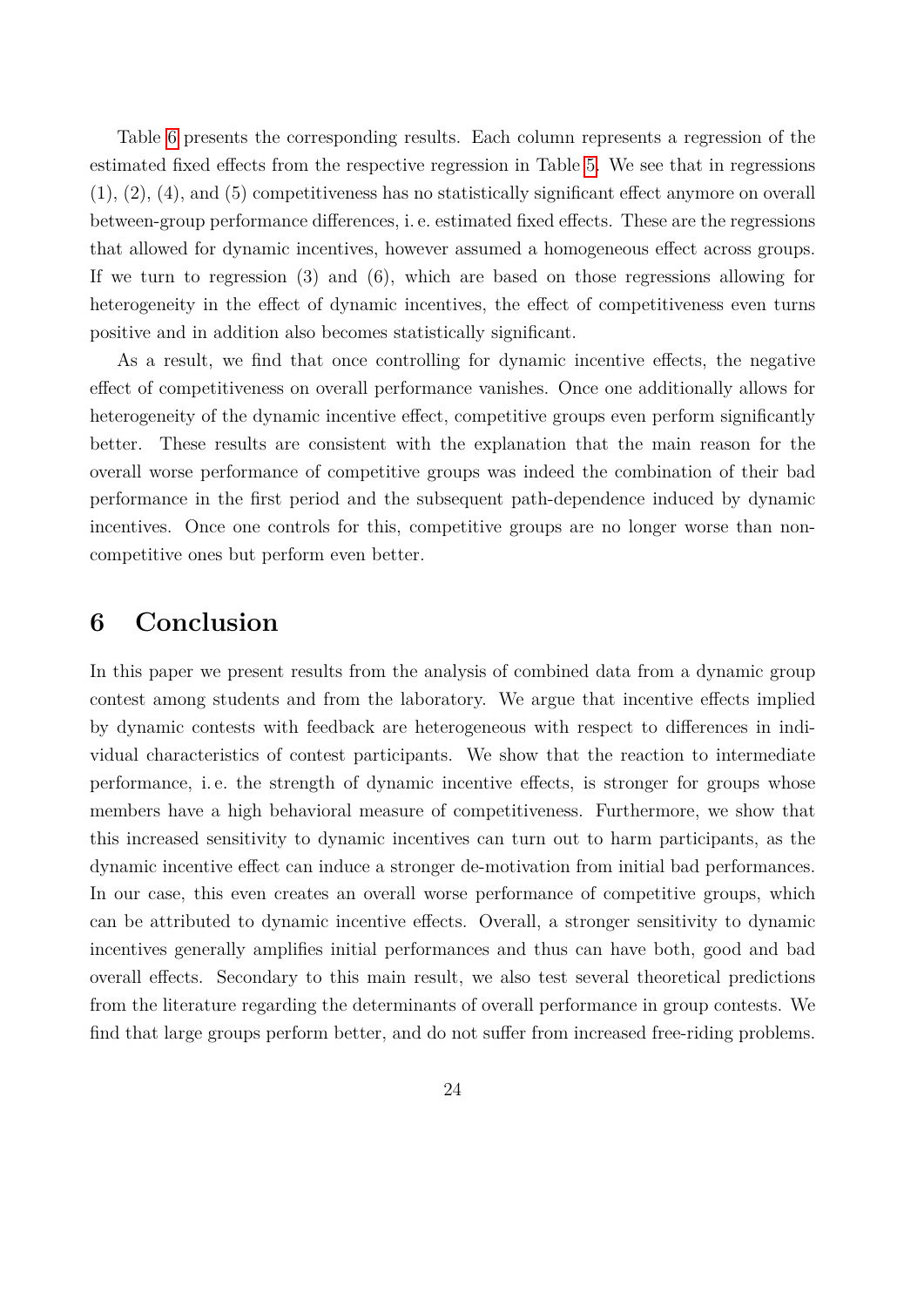In future research, we like to investigate more deeply the nature of competitiveness and how it affects behavior in contest and tournament situations. Despite the robustness of the results presented here, it seems important to further validate them and check if they also hold in different environments to get an idea about their context sensitivity. A natural starting point would therefore be to investigate behavior in dynamic contests of competitive and non-competitive groups and individuals in the lab. This furthermore allows to get an even deeper understanding of the mechanisms driving our results by varying specific parameters of the contest. For example, we would like to check whether competitive participants differ in their reaction to changes of the price structure of a contest.

Overall, this paper underscores the usefulness of combined field-lab approaches and improves confidence in the reliability of laboratory measures for the prediction of field behavior. Furthermore, our results imply that dynamic contest type structures with feedback might be a valuable tool in order to incentivise individuals and groups to provide effort. However, the heterogeneity in the effect demands for caution and context awareness when designing and implementing such incentive mechanisms in practice. Our results provide a possible explanation for the strong behavioral dispersion of behavior in previous results and stresses the potential downside of dynamic incentive schemes.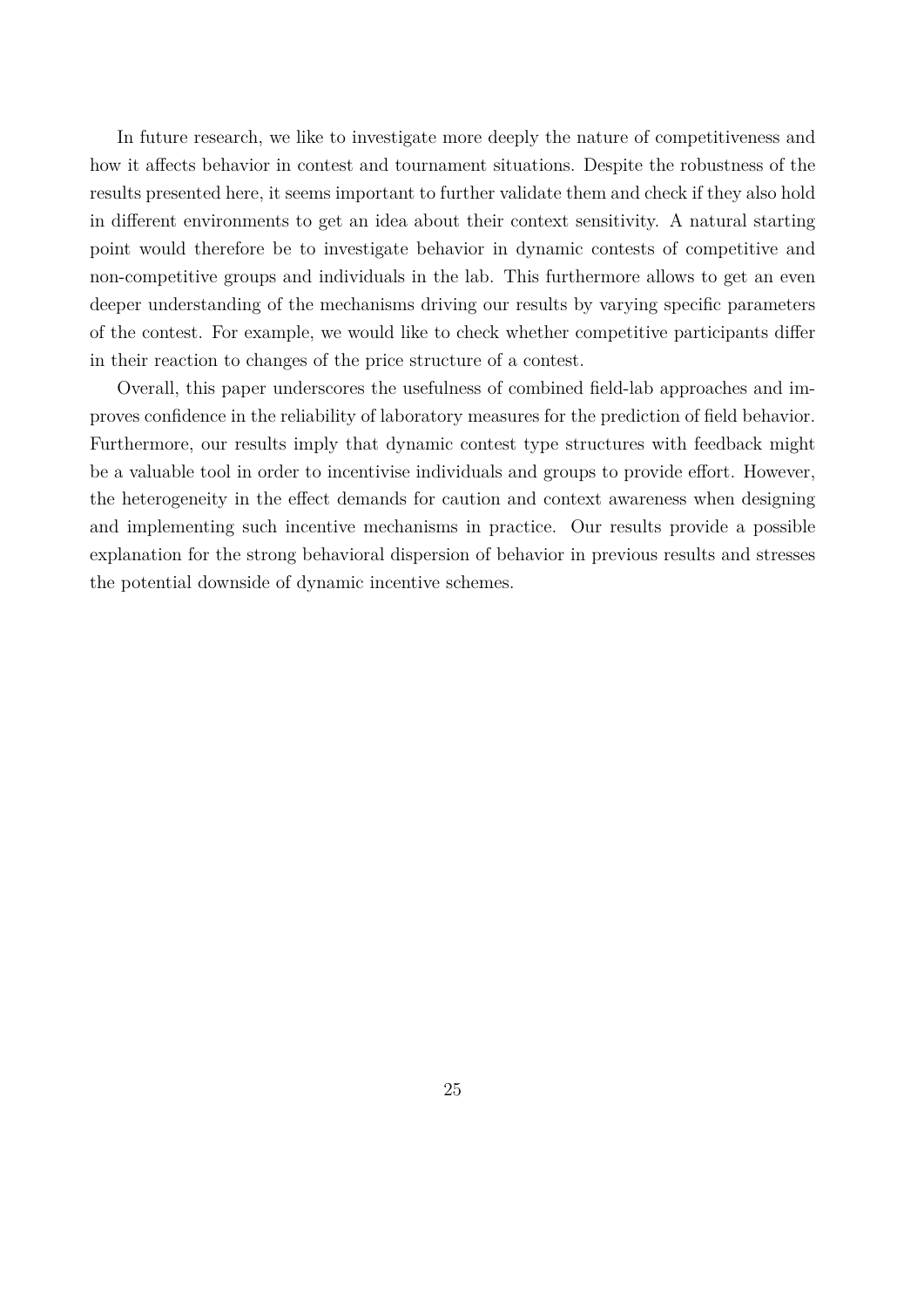# **References**

- <span id="page-25-5"></span>Abeler, J. and F. Marklein (2010): "Fungibility, Labels, and Consumption," IZA Discussion Papers 3500, Institute for the Study of Labor (IZA).
- <span id="page-25-4"></span>ANTONOVICS, K., P. ARCIDIACONO, AND R. WALSH (2009): "The Effects of Gender Interactions in the Lab and in the Field," *The Review of Economics and Statistics*, 91, 152–162.
- <span id="page-25-3"></span>BALAFOUTAS, L. AND M. SUTTER (2010): "Gender, competition and the efficiency of policy interventions," Working Papers 2010-12, Faculty of Economics and Statistics, University of Innsbruck.
- <span id="page-25-2"></span>Bandiera, O., I. Barankay, and I. Rasul (2012): "Team Incentives: Evidence from a Firm Level Experiment," IZA Discussion Papers 6279, Institute for the Study of Labor  $(IZA).$
- <span id="page-25-0"></span>Barankay, I. (2012a): "Rank Incentives Evidence from a Randomized Workplace Experiment," Working paper.
- <span id="page-25-1"></span>- (2012b): "Rankings and Social Tournaments: Evidence from a Crowd-Sourcing Experiment," Working paper.
- <span id="page-25-6"></span>BARR, A. AND T. PACKARD (2000): "Revealed and Concealed Preferences in the Chilean Pension System: An Experimental Investigation," Economics Series Working Papers 053, University of Oxford, Department of Economics.
- <span id="page-25-8"></span>BARR, A. AND P. SERNEELS (2004): "Wages and Reciprocity in the Workplace," CSAE Working Paper Series 2004-18, Centre for the Study of African Economies, University of Oxford.
- <span id="page-25-7"></span>BARR, A. AND A. ZEITLIN (2010): "Dictator games in the lab and in nature: External validity tested and investigated in Ugandan primary schools," CSAE Working Paper Series 2010-11, Centre for the Study of African Economies, University of Oxford.
- <span id="page-25-9"></span>BARTLING, B., E. FEHR, M. MARECHAL, AND D. SCHUNK (2009): "Egalitarianism and Competitiveness," *American Economic Review*, 99, 93–98.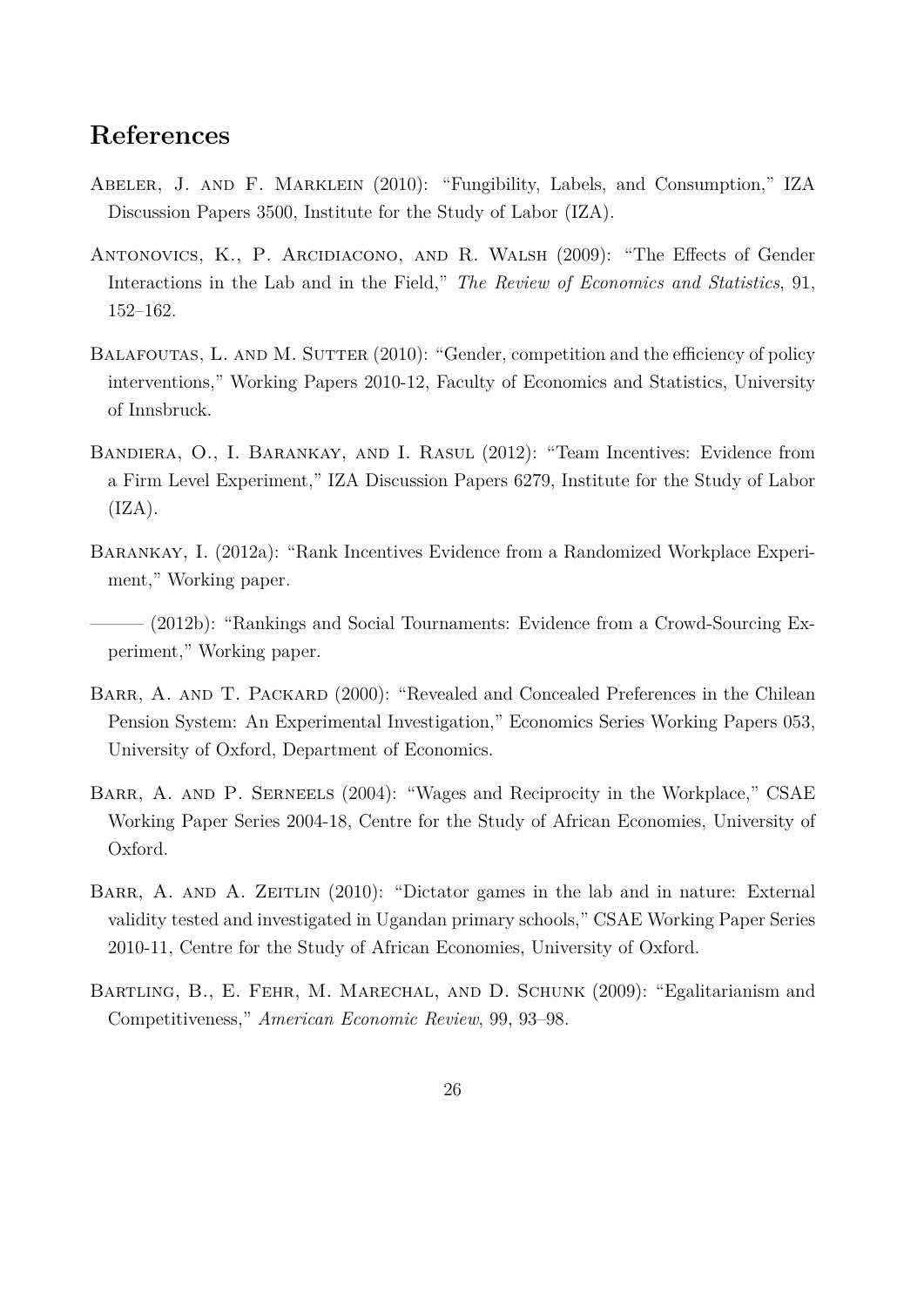- <span id="page-26-8"></span>BENZ, M. AND S. MEIER (2008): "Do people behave in experiments as in the field? -Evidence from donations," *Experimental Economics*, 11, 268–281.
- <span id="page-26-3"></span>Blanes i Vidal, J. and M. Nossol (2011): "Tournaments Without Prizes: Evidence from Personnel Records," *Management Science*, 57, 1721–1736.
- <span id="page-26-1"></span>Borghans, L., A. L. Duckworth, J. J. Heckman, and B. ter Weel (2008): "The Economics and Psychology of Personality Traits," *Journal of Human Resources*, 43, 972– 1059.
- <span id="page-26-2"></span>CAMERER, C. (2011): "The Promise and Success of Lab-Field Generalizability in Experimental Economics: A Critical Reply to Levitt and List," *SSRN eLibrary*.
- <span id="page-26-9"></span>Carpenter, J. and C. K. Myers (2007): "Why Volunteer? Evidence on the Role of Altruism, Reputation, and Incentives," IZA Discussion Papers 3021, Institute for the Study of Labor (IZA).
- <span id="page-26-5"></span>Casas-Arce, P. and A. Martinez-Jerez (2009): "Relative Performance Compensation, Contests, and Dynamic Incentives." *Management Science*, 55, 1306–1320.
- <span id="page-26-10"></span>Clark, A., D. Masclet, and M.-C. Villeval (2010): "Effort and Comparison Income: Experimental and Survey Evidence," *Industrial and Labor Relations Review*, 63, 407–426.
- <span id="page-26-7"></span>DARGNIES, M.-P. (2009): "Does team competition eliminate the gender gap in entry in competitive environments?" Documents de travail du Centre d'Economie de la Sorbonne 09006, Universite Pantheon-Sorbonne (Paris 1), Centre d'Economie de la Sorbonne.
- <span id="page-26-0"></span>Dechenaux, E., D. Kovenock, and R. Sheremeta (2012): "A Survey of Experimental Research on Contests, All-Pay Auctions and Tournaments," Working Papers 12-22, Chapman University, Economic Science Institute.
- <span id="page-26-4"></span>DELFGAAUW, J., R. DUR, A. NON, AND W. VERBEKE (2011): "The Effects of Prize Spread and Noise in Elimination Tournaments: A Natural Field Experiment," Tinbergen Institute Discussion Papers 11-120/1, Tinbergen Institute.
- <span id="page-26-6"></span>- (2012a): "Dynamic Incentive Effects of Relative Performance Pay: A Field Experiment," Tinbergen Institute Discussion Papers 10-124/1, Tinbergen Institute.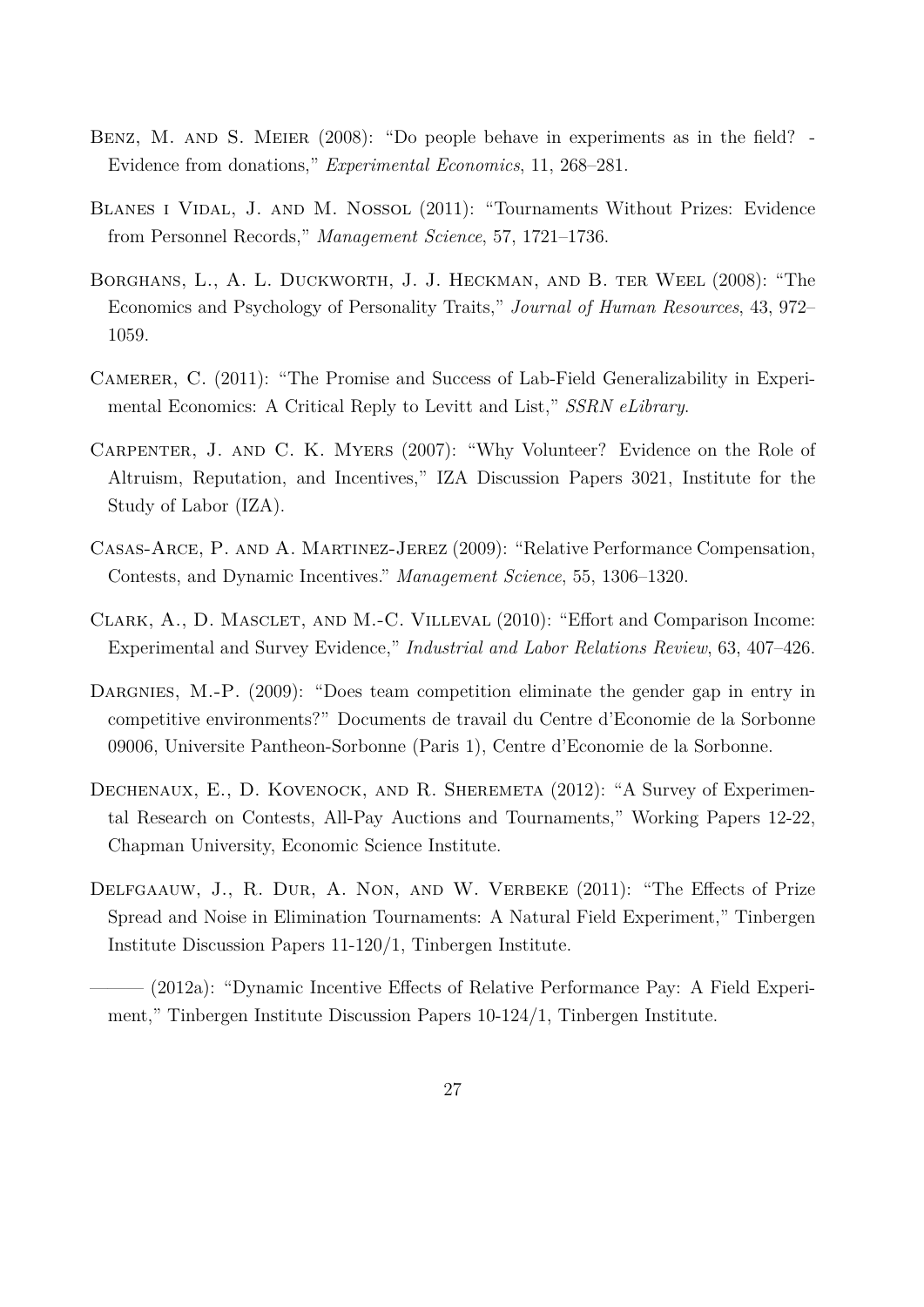- <span id="page-27-5"></span>DELFGAAUW, J., R. DUR, J. SOL, AND W. VERBEKE (2012b): "Tournament Incentives in the Field: Gender Differences in the Workplace," IZA Discussion Papers 4395, Institute for the Study of Labor (IZA).
- <span id="page-27-9"></span>Falk, A. and J. Heckman (2009): "Lab Experiments Are a Major Source of Knowledge in the Social Sciences," *Science*, 326, 535–538.
- <span id="page-27-11"></span>FEHR, E. AND A. LEIBBRANDT (2011): "A field study on cooperativeness and impatience in the Tragedy of the Commons," *Journal of Public Economics*, 95, 1144 – 1155.
- <span id="page-27-3"></span>FISCHBACHER, U., S. GÄCHTER, AND E. FEHR  $(2001)$ : "Are people conditionally cooperative? Evidence from a public goods experiment," *Economics Letters*, 71, 397–404.
- <span id="page-27-6"></span>GNEEZY, U., M. NIEDERLE, AND A. RUSTICHINI (2003): "Performance In Competitive Environments: Gender Differences," *The Quarterly Journal of Economics*, 118, 1049–1074.
- <span id="page-27-7"></span>GNEEZY, U. AND A. RUSTICHINI (2004): "Gender and Competition at a Young Age," *American Economic Review*, 94, 377–381.
- <span id="page-27-4"></span>Heckman, J. (2011): "Integrating Personality Psychology into Economics," NBER Working Papers 17378, National Bureau of Economic Research, Inc.
- <span id="page-27-2"></span>Holmstrom, B. (1982): "Moral Hazard in Teams," *The Bell Journal of Economics*, 13, 324–340.
- <span id="page-27-0"></span>——— (1999): "Managerial Incentive Problems: A Dynamic Perspective," *The Review of Economic Studies*, 66, pp. 169–182.
- <span id="page-27-1"></span>Holmstrom, B. and P. Milgrom (1987): "Aggregation and Linearity in the Provision of Intertemporal Incentives," *Econometrica*, 55, pp. 303–328.
- <span id="page-27-8"></span>Houser, D. and D. Schunk (2009): "Social environments with competitive pressure: Gender effects in the decisions of German schoolchildren," *Journal of Economic Psychology*, 30, 634–641.
- <span id="page-27-10"></span>Isaac, M. and K. Schnier (2006): "Sealed Bid Variations on the Silent Auction," in *Experiments Investigating Fundraising and Charitable Contributors (Research in Experimental Economics, Volume 11)*, ed. by M. Isaac and D. Davis, Emerald Group Publishing Limited, 31–46.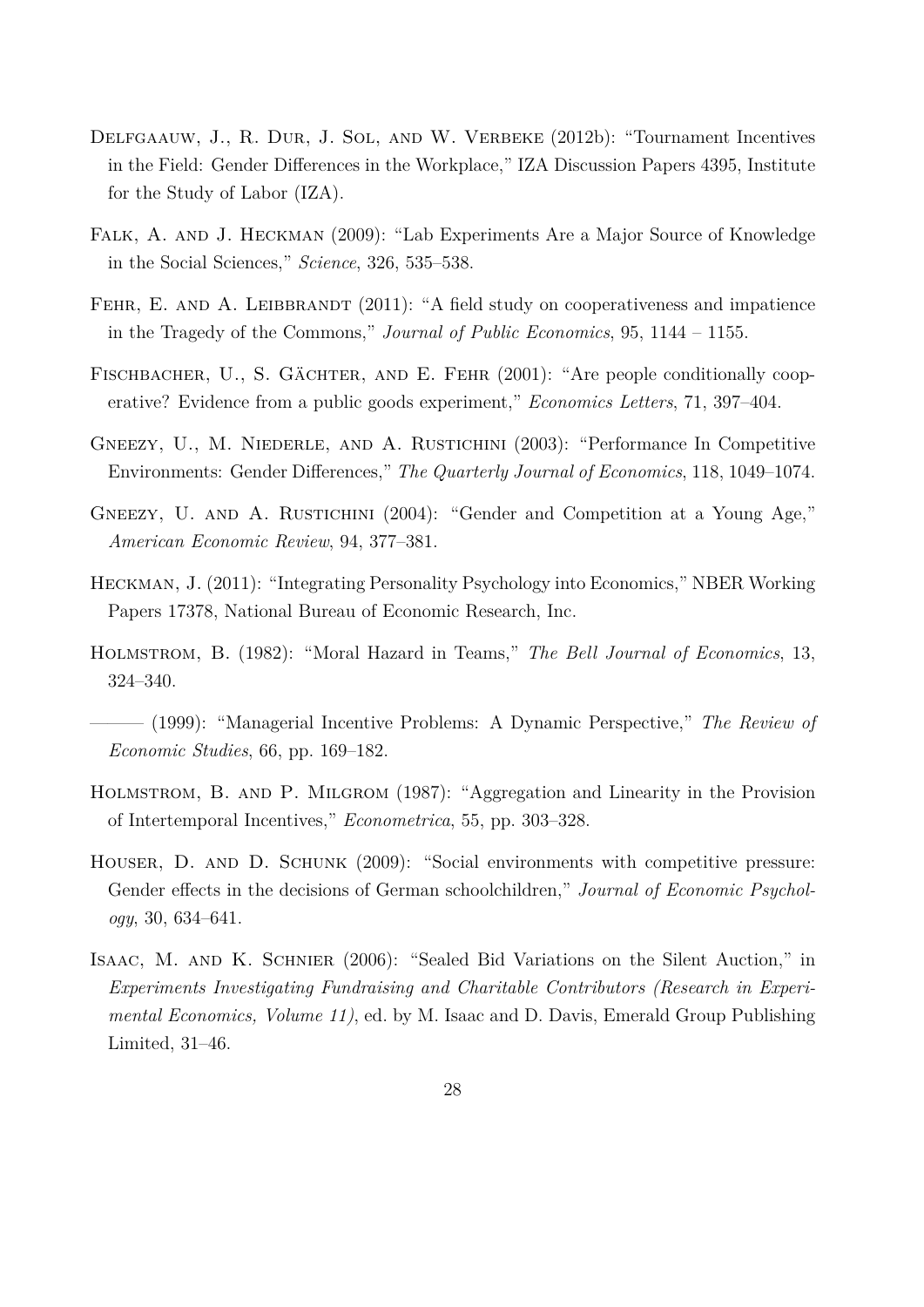- <span id="page-28-3"></span>IVANOVA-STENZEL, R. AND D. KÜBLER (2005): "Courtesy and Idleness: Gender Differences in Team Work and Team Competition," Discussion paper series of sfb/tr 15 governance and the efficiency of economic systems, Free University of Berlin, Humboldt University of Berlin, University of Bonn, University of Mannheim, University of Munich.
- <span id="page-28-7"></span>Karlan, D. (2005): "Using Experimental Economics to Measure Social Capital and Predict Financial Decisions," *American Economic Review*, 95, 1688–1699.
- <span id="page-28-1"></span>Konrad, K. (2009): *Strategy and Dynamics in Contests*, Oxford University Press, USA.
- <span id="page-28-10"></span>Kosfeld, M. and S. Neckermann (2011): "Getting More Work for Nothing? Symbolic Awards and Worker Performance," *American Economic Journal: Microeconomics*, 3, 86– 99.
- <span id="page-28-9"></span>KOSFELD, M. AND D. RUSTAGI (2011): "Leadership and Cooperation," Working paper, Goethe University Frankfurt.
- <span id="page-28-2"></span>Kosfeld, M. and F. von Siemens (2011): "Competition, cooperation, and corporate culture," *RAND Journal of Economics*, 42, 23–43.
- <span id="page-28-8"></span>LAMBA, S. AND R. MACE (2011): "Demography and ecology drive variation in cooperation across human populations," *Proceedings of the National Academy of Sciences*, 108, 14426– 14430.
- <span id="page-28-0"></span>Lazear, E. and S. Rosen (1981): "Rank-Order Tournaments as Optimum Labor Contracts," *Journal of Political Economy*, 89, 841–64.
- <span id="page-28-11"></span>LEDYARD, J. (1995): *Public Goods: A Survey of Experimental Research*, Princeton University Press, 111–194.
- <span id="page-28-4"></span>LEVITT, S. AND J. LIST (2007a): "Viewpoint: On the generalizability of lab behaviour to the field," *Canadian Journal of Economics*, 40, 347–370.
- <span id="page-28-5"></span>——— (2007b): "What Do Laboratory Experiments Measuring Social Preferences Reveal About the Real World?" *Journal of Economic Perspectives*, 21, 153–174.

<span id="page-28-6"></span><sup>——— (2008): &</sup>quot;Homo economicus Evolves," *Science*, 319, 909–910.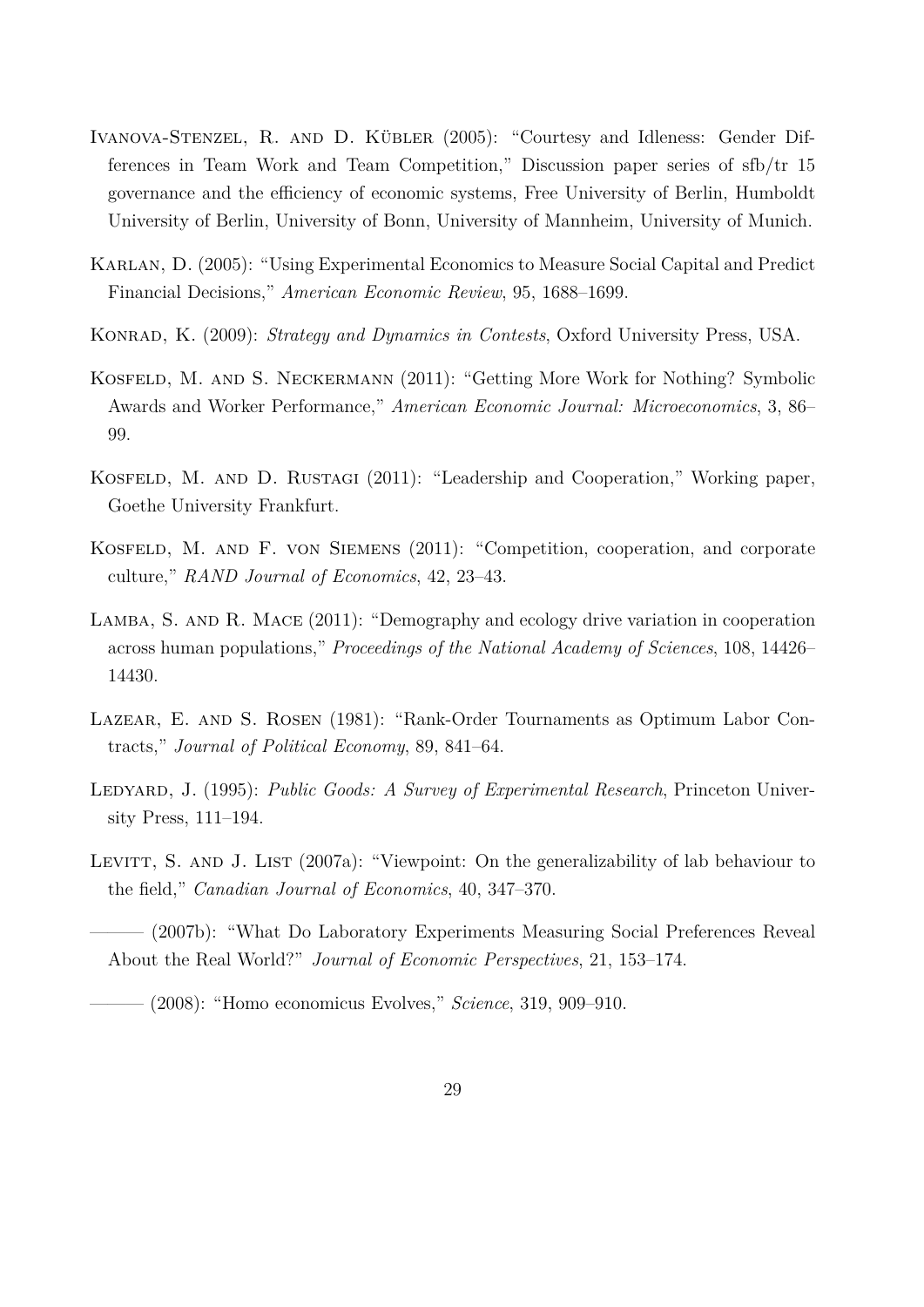- <span id="page-29-5"></span><span id="page-29-4"></span>List, J. (2003): "Does Market Experience Eliminate Market Anomalies?" *The Quarterly Journal of Economics*, 118, 41–71.
	- ——— (2006): "The Behavioralist Meets the Market: Measuring Social Preferences and Reputation Effects in Actual Transactions," *Journal of Political Economy*, 114, 1–37.
- <span id="page-29-10"></span>Meier, S. and C. Sprenger (2010): "Stability of Time Preferences," IZA Discussion Papers 4756, Institute for the Study of Labor (IZA).
- <span id="page-29-2"></span>MOLDOVANU, B. AND A. SELA (2001): "The Optimal Allocation of Prizes in Contests," *American Economic Review*, 91, 542–558.
- <span id="page-29-1"></span>NIEDERLE, M., C. SEGAL, AND L. VESTERLUND (2010): "How Costly is Diversity? Affirmative Action in Light of Gender Differences in Competitiveness," NBER Working Papers 13923, National Bureau of Economic Research, Inc.
- <span id="page-29-0"></span>NIEDERLE, M. AND L. VESTERLUND (2007): "Do Women Shy Away from Competition? Do Men Compete Too Much?" *The Quarterly Journal of Economics*, 122, 1067–1101.
- <span id="page-29-3"></span>——— (2011): "Gender and Competition," *Annual Review of Economics*, 3, 601–630.
- <span id="page-29-11"></span>Olson, M. (1965): *The Logic of Collective Action: Public Goods and the Theory of Groups*, Harvard University Press.
- <span id="page-29-6"></span> $\overline{O}$ STLING, R., J. WANG, E. CHOU, AND C. CAMERER  $(2011)$ : "Testing Game Theory in the Field: Swedish LUPI Lottery Games," *American Economic Journal: Microeconomics*, 3, 1–33.
- <span id="page-29-9"></span>Palacios-Huerta, I. (2003): "Professionals Play Minimax," *Review of Economic Studies*, 70, 395–415.
- <span id="page-29-8"></span>PALACIOS-HUERTA, I. AND O. VOLIJ (2008): "Experientia Docet: Professionals Play Minimax in Laboratory Experiments," *Econometrica*, 76, 71–115.
- <span id="page-29-7"></span>Post, T., M. van den Assem, G. Baltussen, and R. Thaler (2008): "Deal or No Deal? Decision Making under Risk in a Large-Payoff Game Show," *American Economic Review*, 98, 38–71.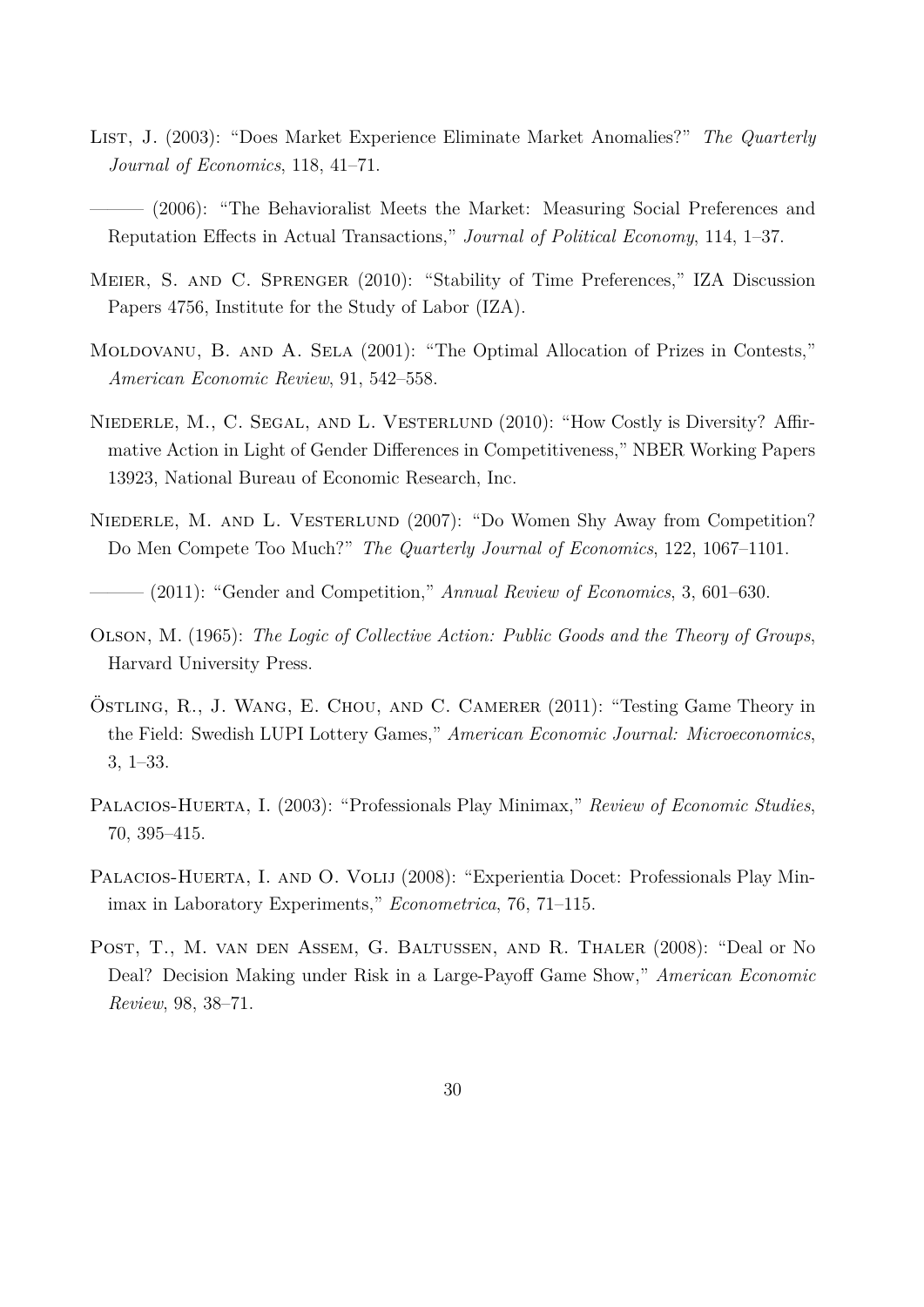- <span id="page-30-0"></span>RUSTAGI, D., S. ENGEL, AND M. KOSFELD (2010): "Conditional Cooperation and Costly Monitoring Explain Success in Forest Commons Management," *Science*, 330, 961–965.
- <span id="page-30-1"></span>Ryvkin, D. (2011): "The optimal sorting of players in contests between groups," *Games and Economic Behavior*, 73, 564–572.
- <span id="page-30-3"></span>STOOP, J., C. NOUSSAIR, AND D. VAN SOEST (2010): "From the lab to the field: Cooperation among fishermen," MPRA Paper 28924, University Library of Munich, Germany.
- <span id="page-30-2"></span>SUTTER, M. AND D. RÜTZLER (2010): "Gender differences in competition emerge early in life," Working Papers 2010-14, Faculty of Economics and Statistics, University of Innsbruck.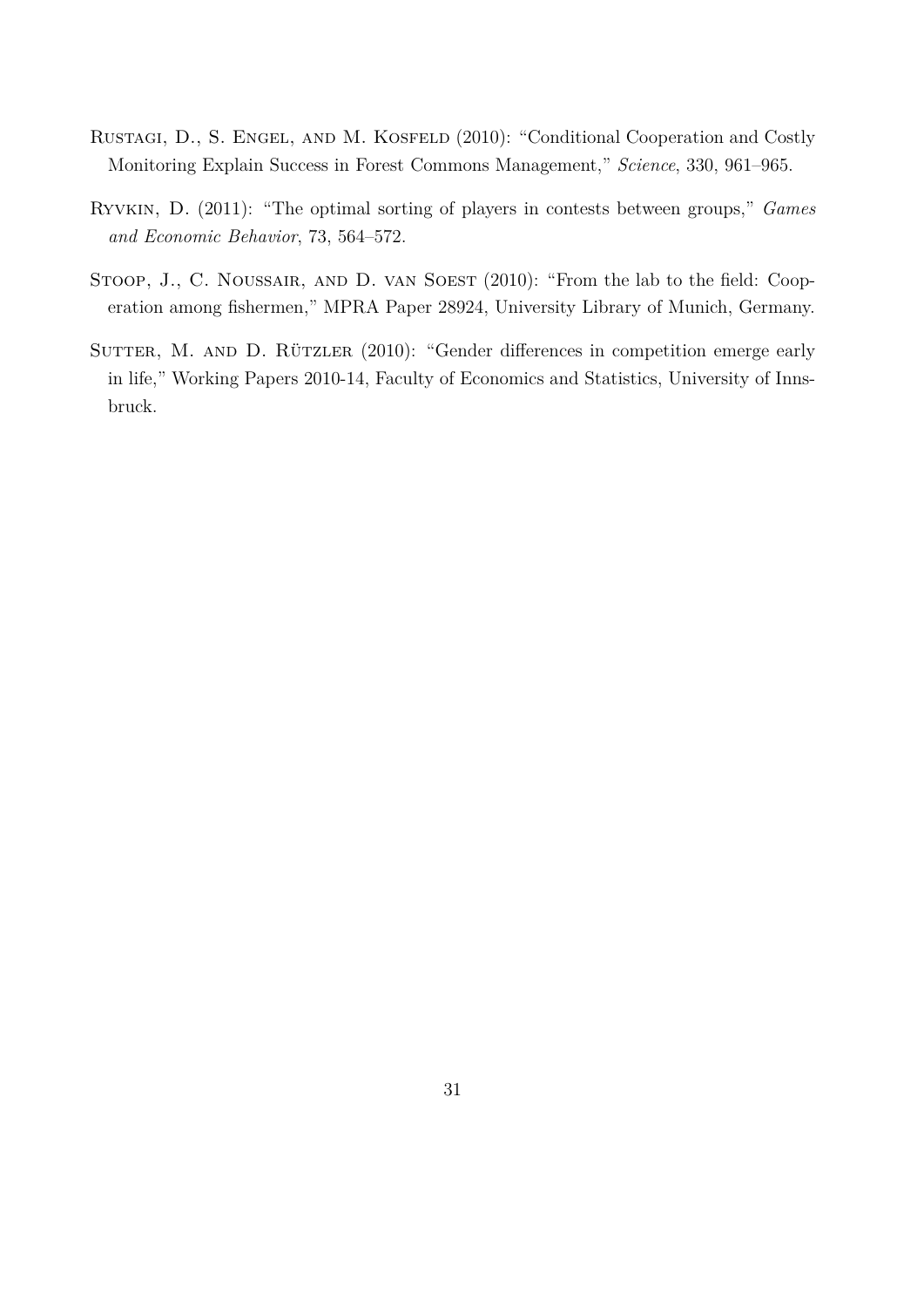# **APPENDIX**

# **A Proof of proposition 1**

**Proposition** If  $\psi$  is unimodal, then effort  $e_{i2}^*(y_{i1})$  has a hump shape.

*Proof.* Following [Casas-Arce and Martinez-Jerez](#page-26-5) [\(2009,](#page-26-5) p. 1312) and assuming a concave objective function<sup>13</sup>, the maximization problem has a unique solution characterised by the above first-order condition, and by the implicit function, theorem  $e_{i2}^*(y_{i1})$  is differentiable and satisfies

$$
\frac{\partial e_{i2}^*(y_{i1})}{\partial y_{i1}} = -\frac{\psi'(\tilde{y}_\mu - y_{i1} - e_{i2}^*)}{\psi'(\tilde{y}_\mu - y_{i1} - e_{i2}^*) - c''(e_{i2}^*)} > -1.
$$

For a concave objective function the denominator is positive, and therefore, the sign of *∂e*<sup>∗</sup> *i*2 (*yi*1)  $\frac{\partial}{\partial y_{i1}}$  is the opposite of the sign of  $\psi'$ . Furthermore,  $y_{i1}+e_{i2}^*$  is increasing in  $y_{i1}$ . Hence there exists a constant  $\hat{y}_{i1}$  such that effort is increasing in past output if  $y_{i1} \leq \hat{y}_{i1}$  and decreasing  $\Box$ otherwise.

# **B Proofs of proposition 2**

**Proposition** *The sensitivity of*  $e_{i2}^*$  *to*  $y_{i1}$  *increases in*  $\theta_i$ *.* 

*Proof.* Following the same steps as above, we get the following result from the first-order condition

$$
\frac{\partial e_{i2}^*(y_{i1})}{\partial y_{i1}} = -\frac{\theta_i \psi'(\tilde{y}_\mu - y_{i1} - e_{i2}^*)}{\theta_i \psi'(\tilde{y}_\mu - y_{i1} - e_{i2}^*) - c''(e_{i2}^*)} > -1.
$$

Analogously to the reasoning above, there exists again a constant  $\hat{y}_{i1}$  with the same characteristics and implications as before and proposition 1 still holds for this adjusted setup. Taking the derivative of  $\frac{\partial e_{i2}^*(y_{i1})}{\partial y_{i2}}$  $\frac{\partial^2 \mathcal{L}(\mathcal{Y}^{i})}{\partial y_{i1}}$  with respect to  $\theta_i$  we get the following expression

$$
\frac{\partial^2 e_{i2}^*(y_{i1})}{\partial y_{i1}\partial \theta_i} = \frac{c''}{(\theta_i \psi' - c'')^2},
$$

 $13A$  stochastic (Tullock) CSF satisfies these condition.